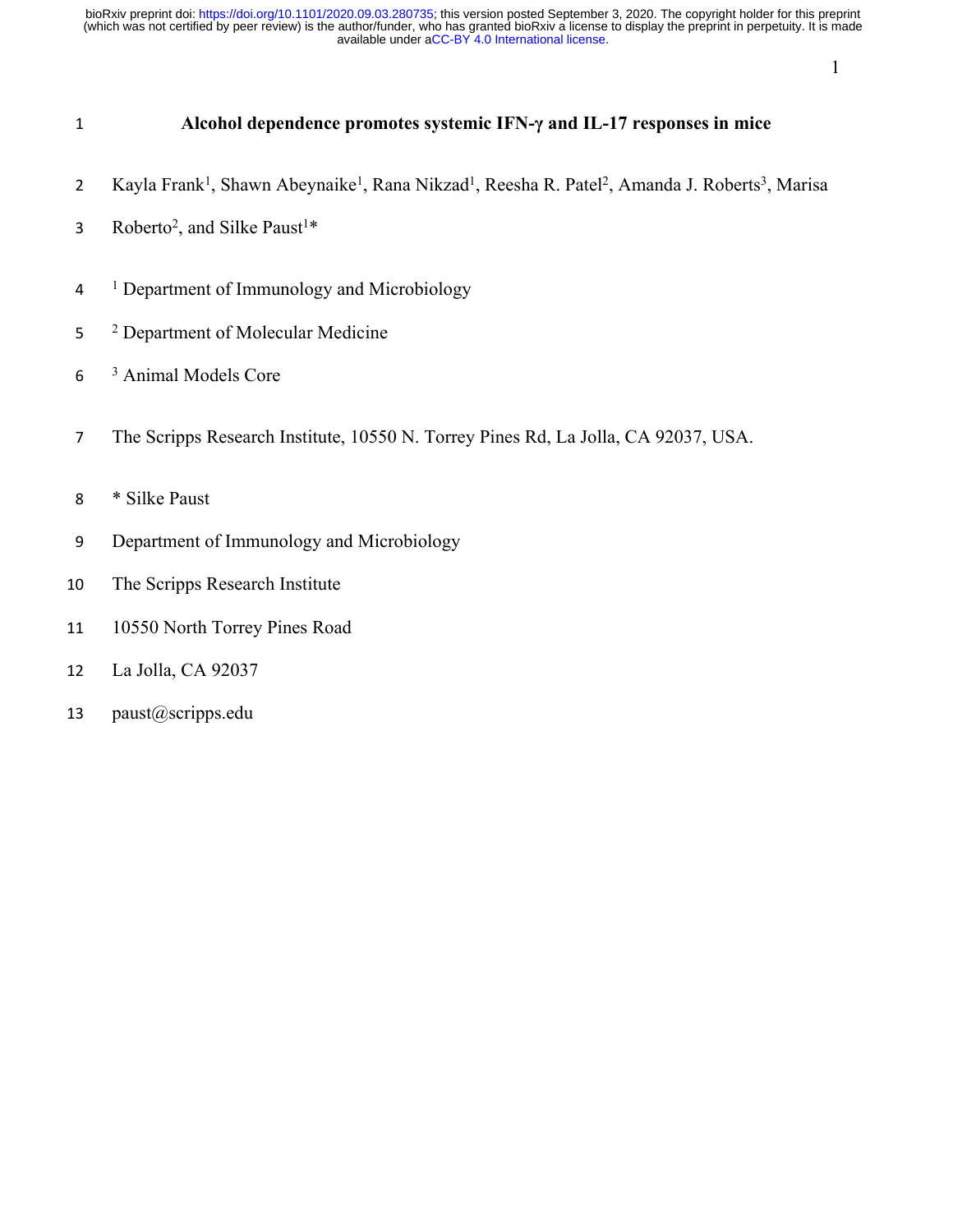#### 

#### **Abstract**

 Alcohol use disorder (AUD) is a chronic relapsing disorder characterized by an impaired ability to stop or control alcohol use despite adverse social, occupational, or health consequences. AUD is associated with a variety of physiological changes and is a substantial risk factor for numerous diseases. We aimed to characterize systemic alterations in immune responses using a mouse model of chronic intermittent alcohol exposure to induce alcohol dependence. We exposed mice to chronic intermittent ethanol vapor for 4 weeks and used multiparametric flow cytometry to analyze the expression of cytokines IFN-γ, IL-4, IL-10, IL-12 and IL-17 by different immune cells in the blood, spleen and liver of alcohol dependent and non-dependent control mice. We found increases in IFN-γ and IL-17 expression in a cell type- and organ-specific manner. Often, 24 B cells and neutrophils are primary contributors to increased IFN- $\gamma$  and IL-17 levels while other cell types play a secondary role. We conclude that chronic alcohol exposure promotes systemic pro-inflammatory IFN-γ and IL-17 responses in mice. These responses are likely important in the development of alcohol-related diseases, but further characterization is necessary to understand the initiation and effects of systemic inflammatory responses to chronic alcohol exposure.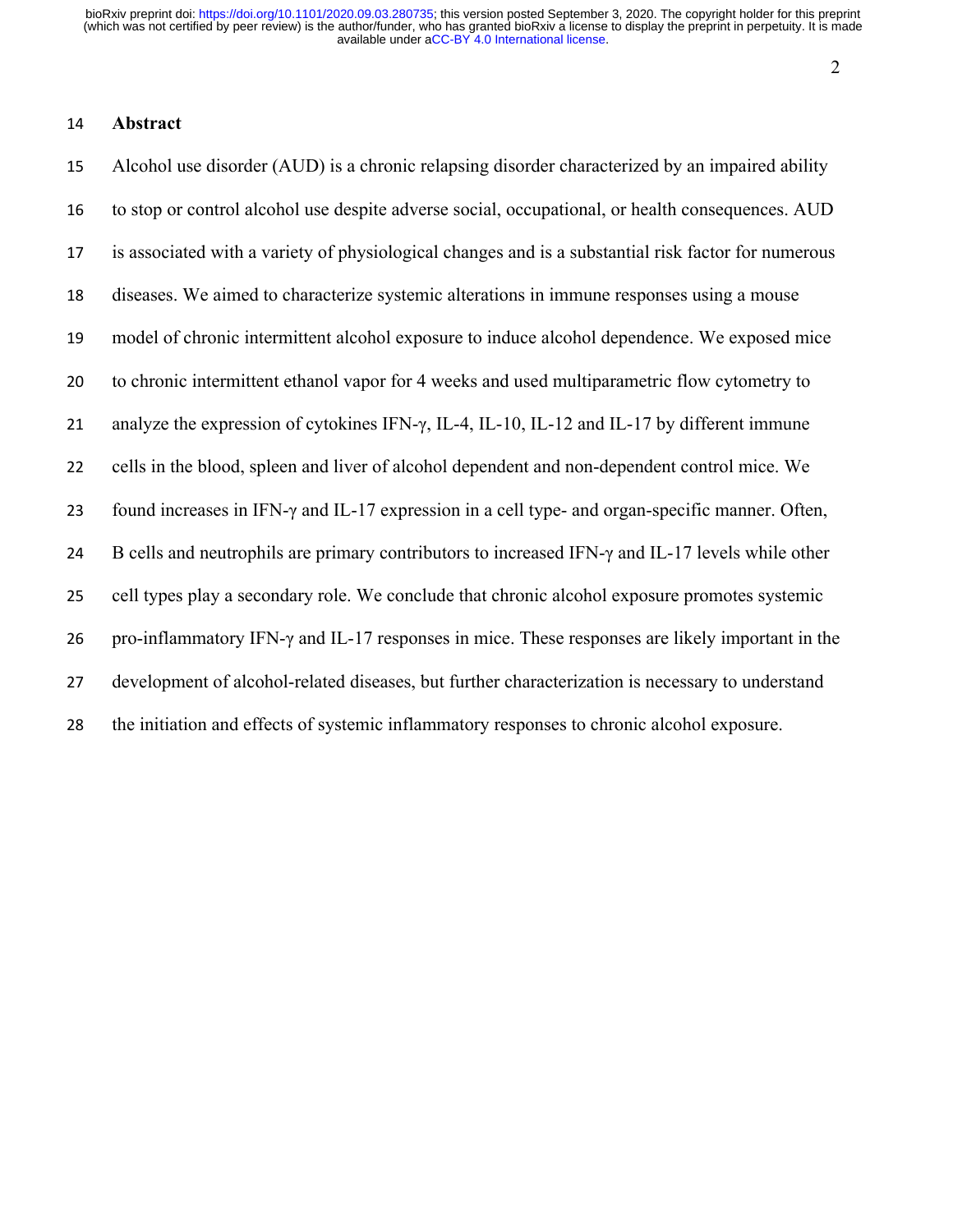#### 

## **Introduction**

| 30 | Chronic intermittent alcohol exposure is associated with increased risk of cancer, organ                  |
|----|-----------------------------------------------------------------------------------------------------------|
| 31 | damage, and infection [1-3]. At the molecular level, chronic alcohol alters inflammatory                  |
| 32 | processes which regulate immune function. This is often characterized by changes in cytokine              |
| 33 | expression and immune defense mechanisms of type 1-cell-mediated immunity associated with                 |
| 34 | IFN- $\gamma$ , IL-12 and TNF- $\alpha$ expression—or type 2—humoral immunity associated with IL-4, IL-10 |
| 35 | and IgE expression—immune responses [4]. One mechanism through which chronic alcohol                      |
| 36 | exposure leads to adverse clinical outcomes is well characterized: increased expression of TNF- $\alpha$  |
| 37 | by liver macrophages promotes inflammation leading to alcoholic liver disease (ALD)                       |
| 38 | development in human alcoholics [5, 6].                                                                   |
| 39 | Work in humans and rodents demonstrates that altered $TNF-\alpha$ expression is not limited to            |
| 40 | the liver; TNF- $\alpha$ levels also increase in the blood and spleen following chronic alcohol exposure  |
| 41 | [7, 8]. Furthermore TNF- $\alpha$ is not the only cytokine which exhibits increased expression            |
| 42 | following chronic alcohol exposure. IFN- $\gamma$ and IL-17, among others, are increased in systemic      |
| 43 | pro-inflammatory responses [9-12]. Notably, IL-17 is not a type 1 or type 2 cytokine; it mediates         |
| 44 | highly inflammatory type 17 responses [13, 14]. Macrophages may play a central role in TNF- $\alpha$      |
| 45 | production following chronic alcohol exposure, but a variety of other immune cell types—B                 |
| 46 | cells, T cells, NK cells, NKT cells, neutrophils and dendritic cells—have also been implicated as         |
| 47 | mediators of alcohol-associated inflammation [10, 11, 15-17].                                             |
| 48 | Despite the numerous studies addressing organ-specific inflammatory response                              |
| 49 | mechanisms of individual cell types to chronic alcohol exposure, the field lacks knowledge of             |
| 50 | the interplay between these responses systemically. Furthermore, most studies analyze                     |
| 51 | differences in the immune response following chronic alcohol exposure in the context of                   |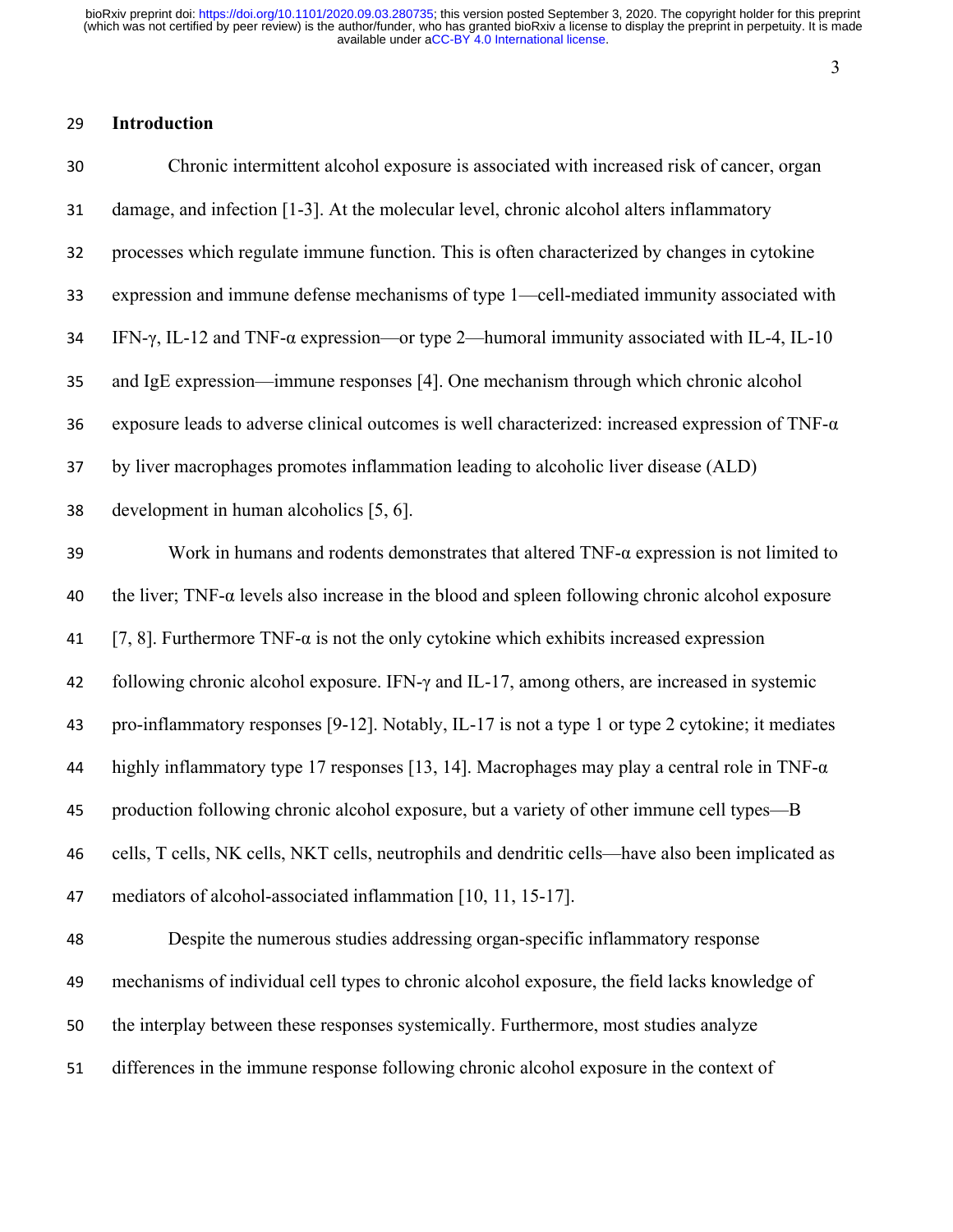infection or disease progression. Less is known about the effects of alcohol on immune function prior to infection or disease development.

| 54 | Thus, in this study, we aimed to characterize changes in the immune system of alcohol                 |
|----|-------------------------------------------------------------------------------------------------------|
| 55 | dependent mice at steady state through multiparametric flow cytometry. Looking beyond TNF-            |
| 56 | $\alpha$ 's established functions, we analyzed changes in other pro- and anti-inflammatory cytokines— |
| 57 | IFN- $\gamma$ , IL-4, IL-12, IL-17 and IL-10—and the cells which produce them—B cells, T cells, NK    |
| 58 | cells, NKT cells, macrophages, neutrophils and dendritic cells—in the blood, spleen and liver of      |
| 59 | alcohol dependent mice. We found significant systemic upregulation of IFN- $\gamma$ and IL-17 and     |
| 60 | identified B cells and neutrophils as major contributors to these responses. The results add new      |
| 61 | insight to the systemic effects of alcohol dependence on immunity and the organ-specific              |
| 62 | properties of the response.                                                                           |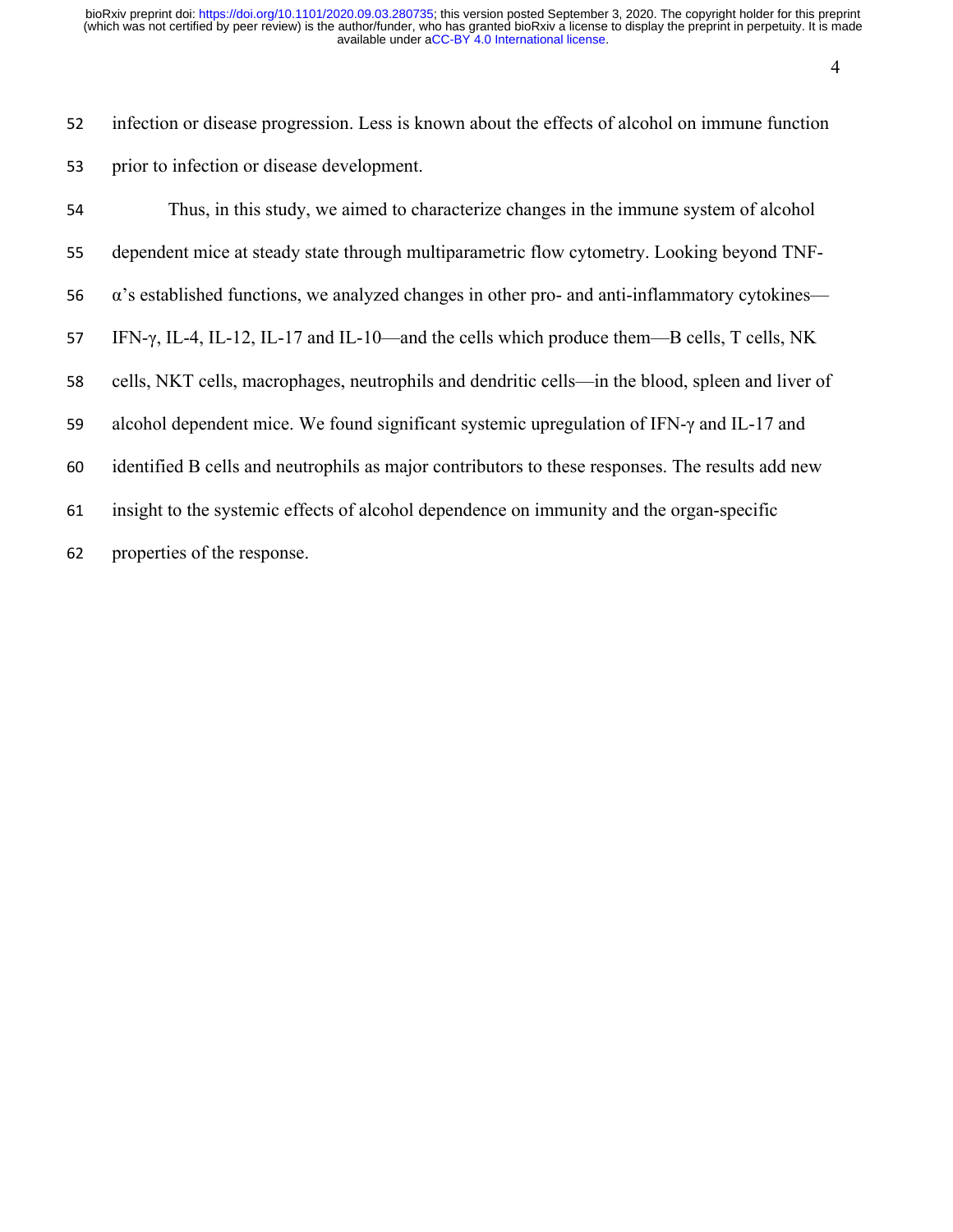#### **Materials and Methods**

#### *Animals*

65 Male IL10<sup>tm1Flv</sup> (stock no: 008379) mice were obtained from The Jackson Laboratory (ME) and

- bred in-house. Mice were group-housed in a temperature and humidity-controlled vivarium on a
- 12 hour reversed light/dark cycle with food and water available *ad libitum*. All protocols
- involving the use of experimental animals in this study were approved by The Scripps Research
- Institute (TSRI) Institutional Animal Care and Use Committee and were consistent with the
- National Institutes of Health Guide for the Care and Use of Laboratory Animals.

#### *Chronic-intermittent ethanol vapor exposure*

To induce ethanol dependence, mice were exposed to chronic intermittent ethanol inhalation

(CIE) as previously described [18]. Briefly, mice in the dependent group (n=8) were i.p. injected

74 with 1.75 g/kg alcohol + 68.1 mg/kg pyrazole (alcohol dehydrogenase inhibitor) and placed in

vapor chambers (La Jolla Alcohol Research, La Jolla, CA) for 4 days (16 hours vapor on, 8 hours

off) followed by 72 hours of forced abstinence [19, 20]. This regimen was repeated for a total of

4 full rounds. Non-dependent mice (n=5) were injected with 68.1 mg/kg pyrazole in saline and

received only air in similar chambers for the same intermittent period as the dependent group. On

- the third day of vapor exposure tail blood was collected to determine blood ethanol levels
- (BELs). Alcohol drip rates in the vapor chambers were altered such that BELs progressively
- increased over the vapor rounds to a final target of 200-250 mg/dL. Before euthanasia, dependent
- mice were exposed to a single alcohol vapor exposure (16 hours), and experiments were
- conducted from dependent mice directly from the vapor chambers.

#### *Cell isolation and flow cytometry analysis*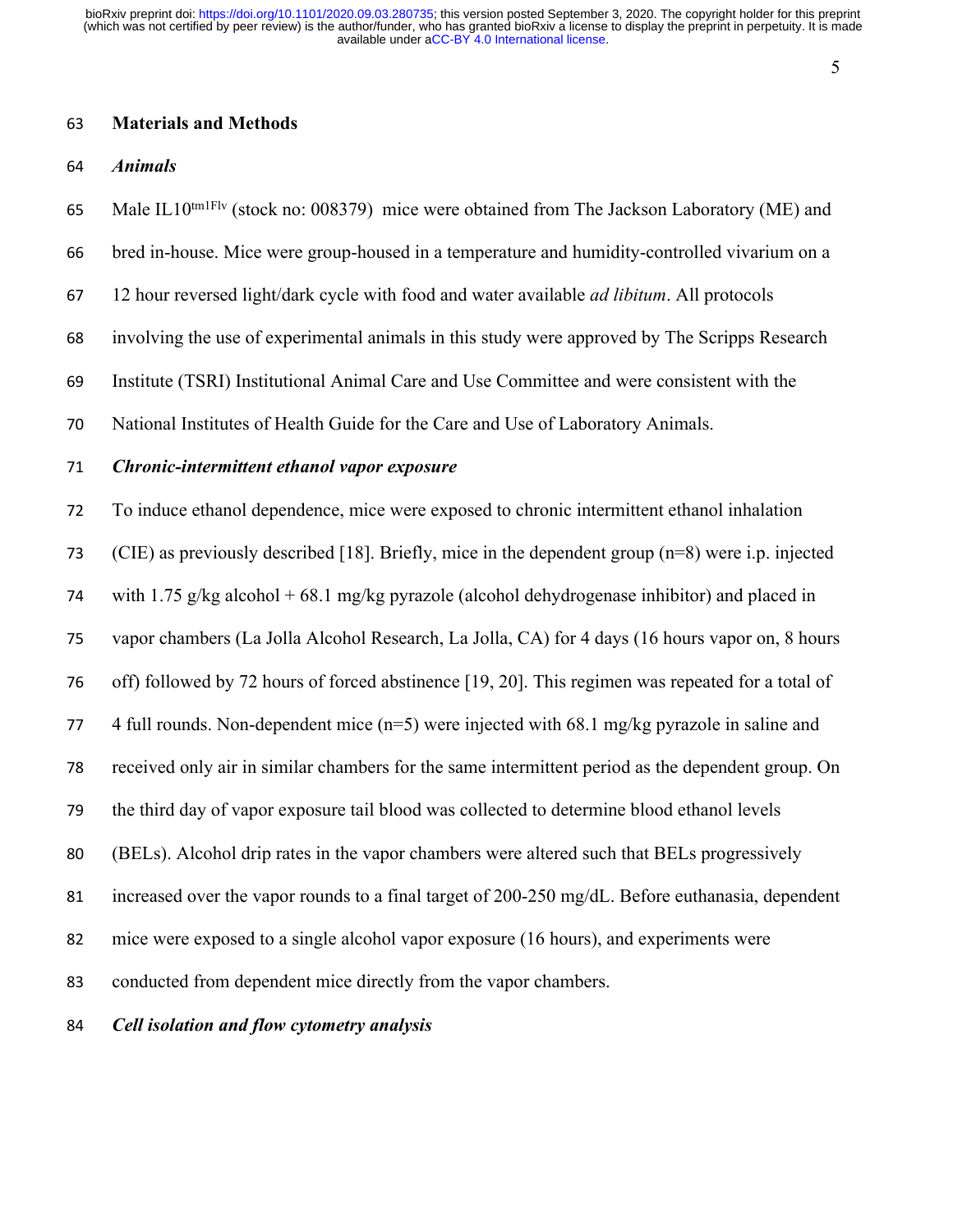| 85 | Single cell suspensions were generated from blood, spleen, and liver of alcohol dependent and      |
|----|----------------------------------------------------------------------------------------------------|
| 86 | non-dependent mice. Cells were extracted from spleen and livers by mechanical disruption and       |
| 87 | washed with PBS through 40-um mesh filters. Immune cells were enriched through incubation          |
| 88 | with ACK buffer (spleen) or through density gradient centrifugation using Ficoll-Paque (GE         |
| 89 | Healthcare) following the manufacturer's protocol (blood and liver). Immune cells were washed      |
| 90 | with PBS containing 2% FBS and incubated with murine Fc Block at $4^{\circ}$ C for 10 min prior to |
| 91 | staining. Cells were stained with extracellular antibodies, washed, permeabilized, incubated with  |
| 92 | Fc Block again, and finally stained with intracellular antibodies. Permeabilization and            |
| 93 | intracellular staining steps were performed with the FoxP3 permeabilization buffer kit (Tonbo      |
| 94 | Biosciences, San Diego, CA) following the manufacturer's protocol. Flow cytometry data was         |
| 95 | acquired on a four-laser Aurora (Cytek, Fremont, CA) and analyzed with FlowJo v 10.6.2             |
| 96 | (Becton, Disckinson, and Company, Franklin Lakes, NJ). Graphing and statistical analyses were      |
| 97 | performed on Graphpad Prism 8.4.0 (San Diego, CA). Supplementary Table 1 provides a list of        |
| 98 | the antibodies used for the experiment.                                                            |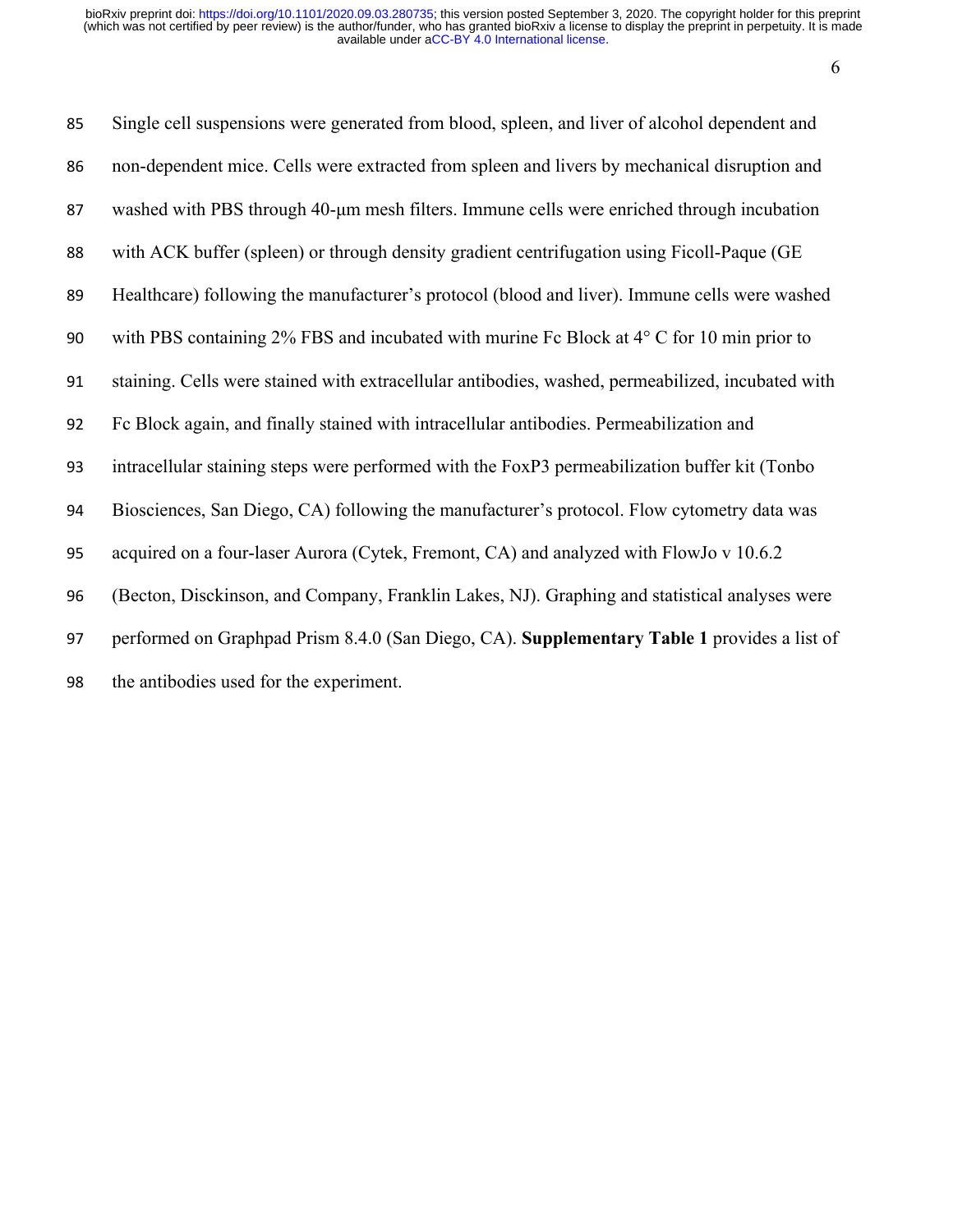#### 

#### **Results**

#### *Systemic immune responses are altered in alcohol dependent mice*

 We observed organ-specific changes in immune cell and cytokine expression in alcohol dependent mice compared to non-dependent controls. **Supplementary Table 2** summarizes the 103 gating strategy used to identify the various CD45<sup>+</sup> cell types highlighted throughout this analysis. 104 We present cell type expression as percentages of total CD45<sup>+</sup> cells; an increase does not always translate to higher cell numbers but could be due to decreases in other cell types and less total 106 CD45<sup>+</sup> cells. B cells, NK cells, T cells and NKT cells represent a higher proportion of CD45<sup>+</sup> cells than macrophages, neutrophils and dendritic cells in the blood, spleen and liver of

dependent and non-dependent mice (Fig 1A-C).

#### **Figure 1: Alcohol dependent and non-dependent mice present with significant differences**

**in immune cell compositions and cytokine expression.** (A-C) Immune cell expression as

111 percentages of all  $CD45<sup>+</sup>$  cells in (A) blood, (B) spleen and (C) liver isolated from alcohol

dependent (red, solid fill) and non-dependent (black outline, white fill) mice. (D-F) Expression

113 of cytokines in (D) blood, (E) spleen and (F) liver CD45<sup>+</sup> cells isolated from dependent and non-

dependent mice. \*, p<0.05; \*\*p<0.01 analyzed by Mann-Whitney U test; n=5-8.

 The data demonstrate significant organ-specific differences in the distribution of immune cells in alcohol dependent mice compared to non-dependent controls: the blood exhibits changes in both lymphocyte and myeloid cell populations, whereas the spleen is mostly impacted by altered myeloid cell expression and changes in the liver are limited to lymphocytes. Of note, the relative abundance of neutrophils increases significantly in the blood and the spleen (Fig 1A,B). The liver exhibits significant changes in lymphocyte expression: a large decrease in liver B cells is complemented by an increase in T cells and NKT cells (Fig 1C). The changes in blood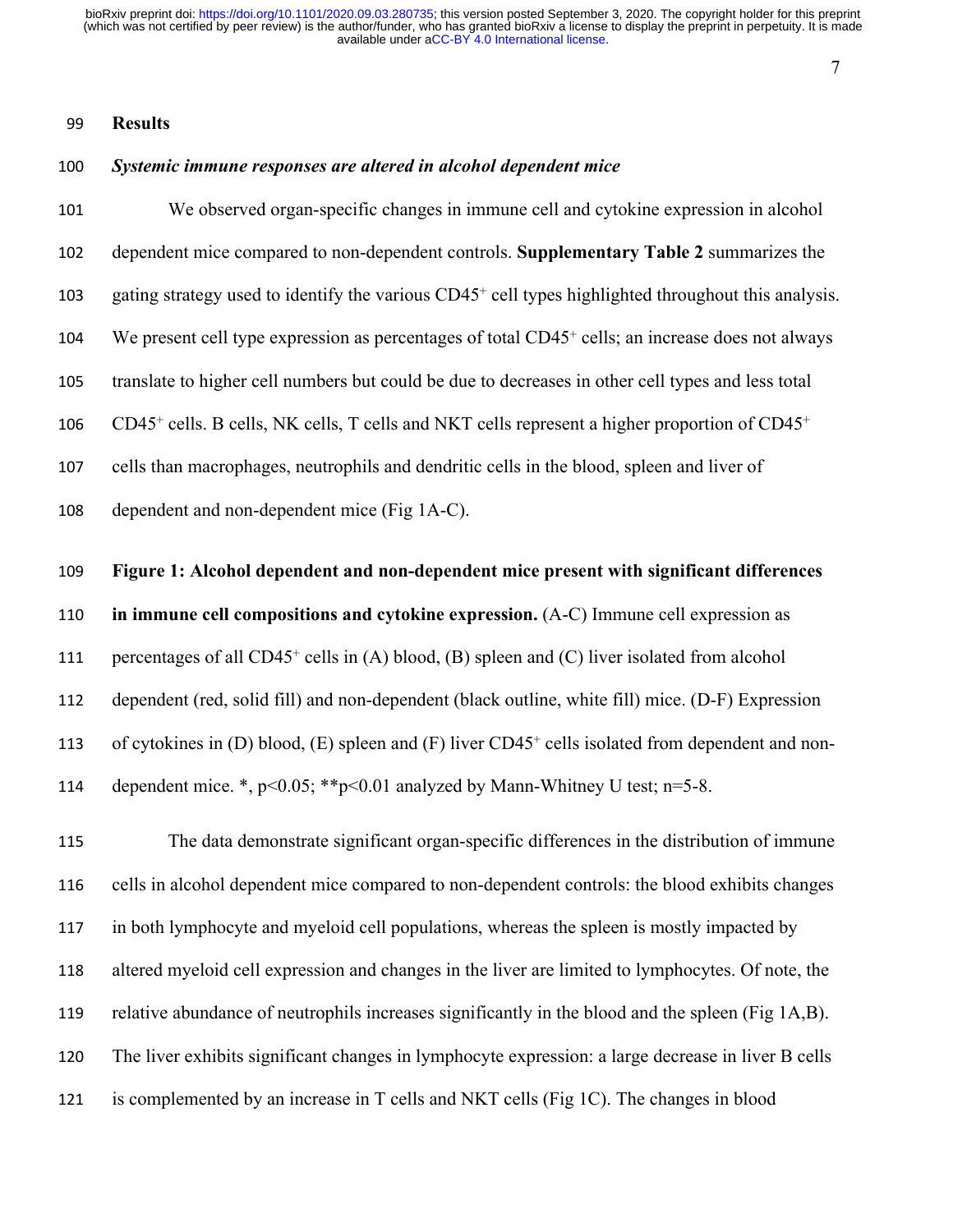lymphocyte populations did not reach significance, but the data resemble the dynamic changes of the liver more than the consistency of the spleen. Although, we did not investigate the cause of altered immune cell expression in alcohol dependent mice, proliferation, migration or cell death could contribute to these changes. Furthermore, we do not present cell numbers because the total cells analyzed from each mouse varied. Figures 1A-C primarily serve as a reference to contextualize cell specific-changes in the upcoming figures. CD45<sup>+</sup> cells from the blood, spleen and liver also show differences in cytokine expression between dependent and non-dependent mice. We measured expression of type 1 cytokines IFN-γ and IL-12, type 2 cytokines IL-4 and IL-10, and type 17 cytokine IL-17. IFN-γ and IL-17 levels increase in all three organs, although the changes are not statistically significant in the liver. IL-12 expression did not change significantly in any organs despite its traditional role in stimulating IFN-γ expression [21]. We did observe a significant increase in IL-10 expression in the liver, but we question the physiological relevance because of its low frequency (Fig 1D-F). Nevertheless, we found strong evidence that chronic alcohol exposure promotes systemic IFN-γ and IL-17 responses. 137 Next, we investigated further into expression of CD4<sup>+</sup> T cell subsets which selectively express these cytokines: Th1, Th2, Th17 and T regulatory (Treg) cells. They are often considered the main regulators of systemic type 1, 2, and 17 immunity and IL-10-mediated regulatory 140 responses, respectively, but we found minimal differences in CD4<sup>+</sup> T cell cytokine expression

between the two groups (S1A-F Fig). Th1 levels in the liver increase, however these cells are

expressed at low frequency and are likely not the only contributor to increased IFN-γ levels (S1F

Fig). Although we observed clear increases in overall IFN-γ and IL-17 levels, we do not see

144 large changes in CD4<sup>+</sup> T cell expression patterns. It is unlikely that changes in T cell cytokine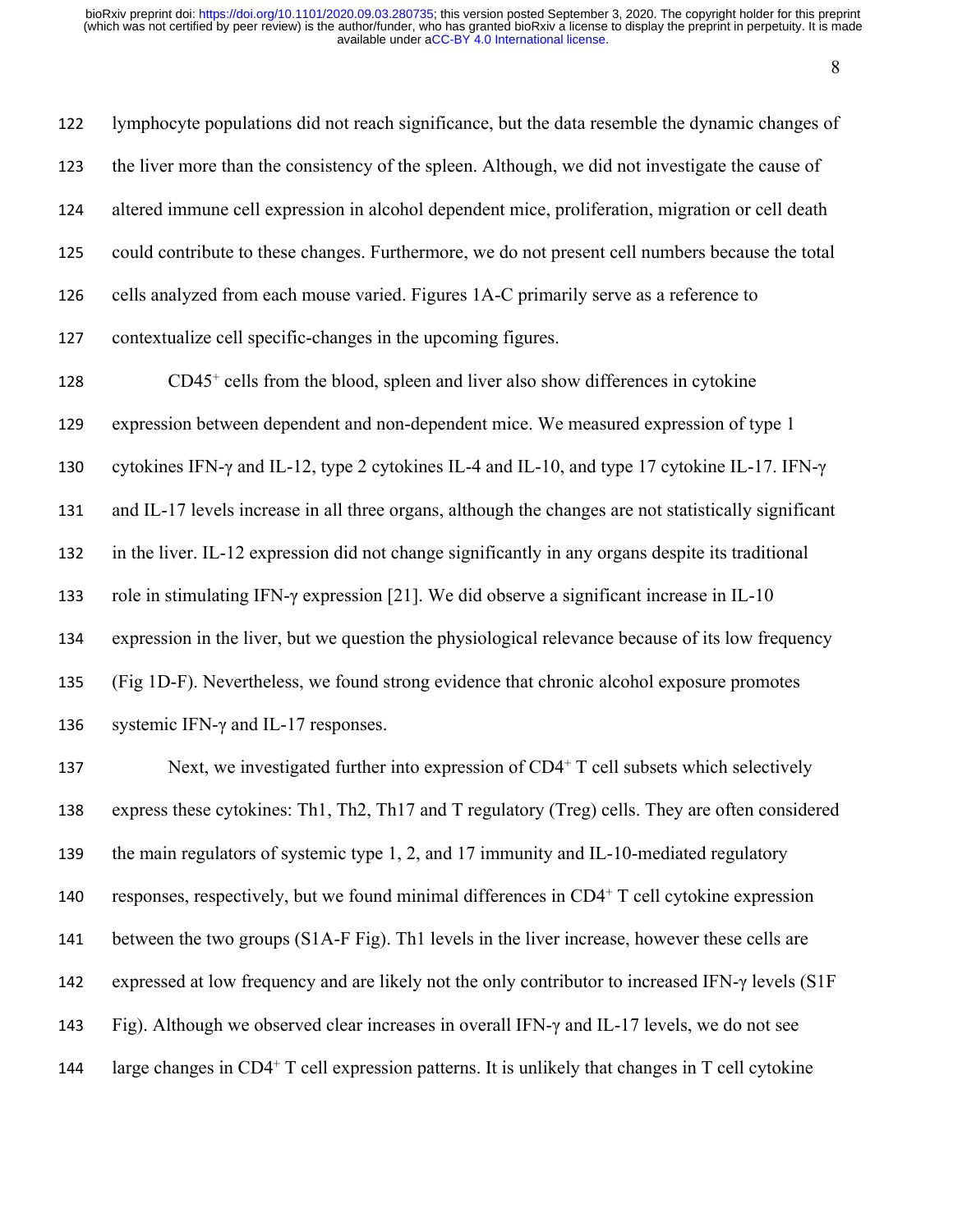expression alone are driving these type 1 and type 17 immune responses. Therefore, we hypothesized that other immune cell types are important in promoting type 1 and type 17 immunity in alcohol dependent mice.

#### *Pro-inflammatory type 1 and type 17 responses are altered in alcohol dependent mice*

 We analyzed the source of increased pro-inflammatory IFN-γ and IL-17 cytokine responses in alcohol dependent mice compared to non-dependent controls. First, we investigated the cell types responsible for total IFN-γ levels in the blood, spleen and liver (Fig 2A-C). We also analyzed the expression of IFN-γ as a percentage of each individual cell type in all three organs (Fig 2D-J). Together, these analyses give a better understanding of the source(s) of increased IFN-γ expression in each organ. Interestingly, the proportions of cell types which make 156 up the total CD45<sup>+</sup> IFN- $\gamma$ <sup>+</sup> population do not mirror the distribution of all CD45<sup>+</sup> cells. For example, macrophages and neutrophils are among the largest contributors to IFN-γ expression 158 whereas they make up a minimal proportion of CD45<sup>+</sup> cells for all three organs (Fig 1A-C, 2A-C).

#### **Figure 2: IFN-γ expression is increased in alcohol dependent compared to control mice.** (A-

161 C) Immune cells as percentages of all IFN-γ producing CD45<sup>+</sup> cells in (A) blood, (B) spleen and

- (C) liver isolated from alcohol dependent (red, solid fill) and non-dependent (black outline, white
- fill) mice. (D-J) Expression of IFN-γ by (D) B cells, (E) NK cells, (F) T cells, (G) NKT cells, (H)
- macrophages, (I) neutrophils and (J) dendritic cells in dependent and non-dependent mice. \*,
- p<0.05; \*\*p<0.01 analyzed by Mann-Whitney U test; n=5-8.

166 In the blood, the distribution of  $CD45^+$  IFN- $\gamma^+$  cell types are mostly consistent between dependent and non-dependent mice. Neutrophils are responsible for 50-60% of IFN-γ production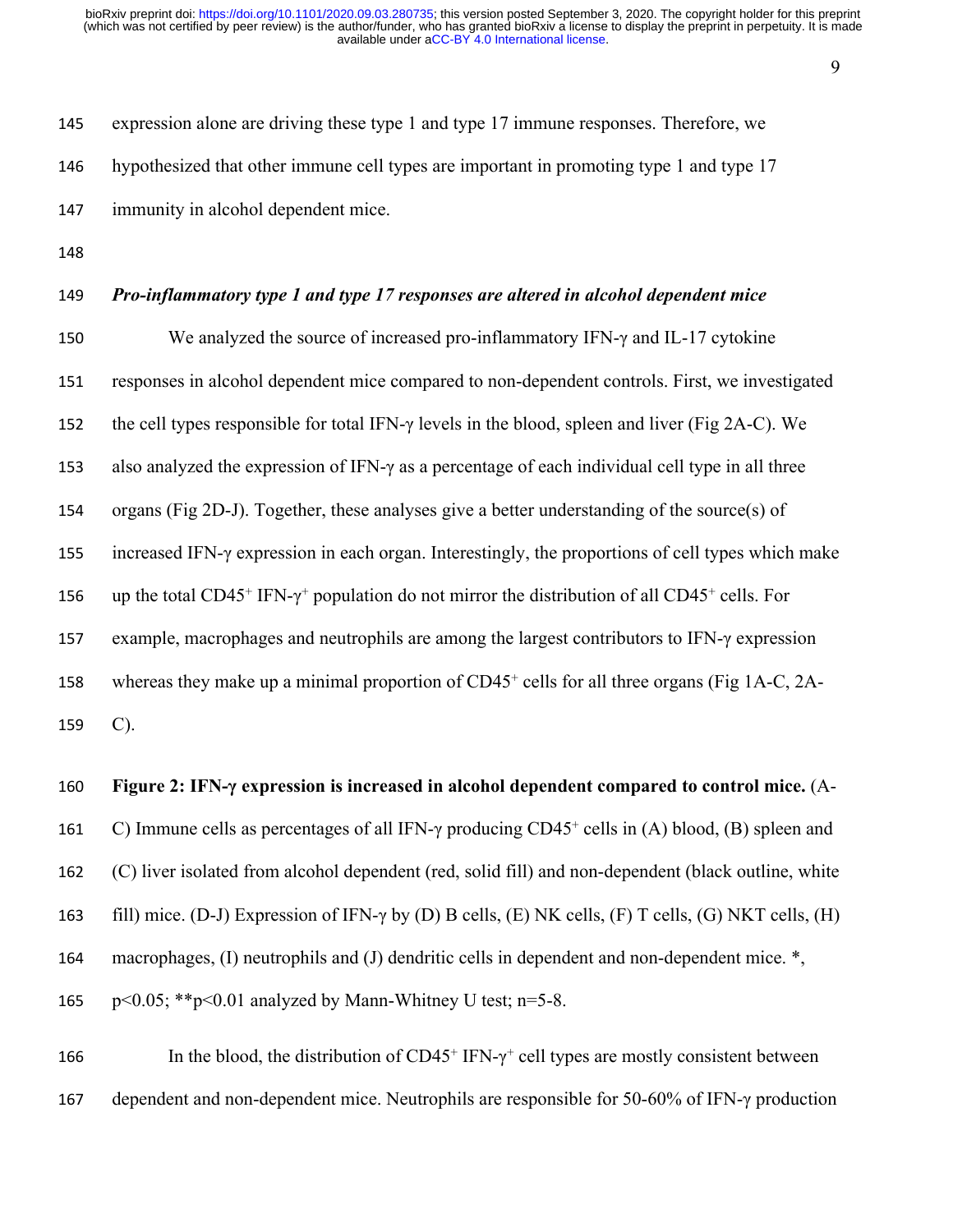| 168 | in both groups (Fig 2A). Despite minimal changes between the two groups in the composition of                                  |
|-----|--------------------------------------------------------------------------------------------------------------------------------|
| 169 | IFN- $\gamma$ <sup>+</sup> cells in the blood, the percent of B cells and neutrophils which produce IFN- $\gamma$ is           |
| 170 | increased significantly; B cell expression increases more dramatically than neutrophil                                         |
| 171 | expression, but a much higher percentage of neutrophils produce IFN- $\gamma$ overall (Fig 2D, I).                             |
| 172 | Neutrophils are likely the main source of increased IFN- $\gamma$ in the blood of the alcohol dependent                        |
| 173 | mice, while B cells are a secondary source.                                                                                    |
| 174 | We also found that $CD45^+$ IFN- $\gamma^+$ cells in the spleen of dependent mice are characterized                            |
| 175 | by a lower proportion of B cells and higher proportion of neutrophils compared to non-dependent                                |
| 176 | mice. Although not statistically significant, these changes are evident in the data (Fig 2B). Like                             |
| 177 | in the blood, splenic B cells are characterized by increased IFN- $\gamma$ expression (Fig 2D); the                            |
| 178 | expression level is low, but B cells comprise about 60% of total CD45 <sup>+</sup> cells and 20-30% of                         |
| 179 | $CD45^+$ IFN- $\gamma^+$ cells in the spleen (Fig 1B, 2B). Increased IFN- $\gamma$ expression in splenic                       |
| 180 | macrophages complements the increase in B cell IFN- $\gamma$ expression (Fig 2H). Despite                                      |
| 181 | representing a smaller percentage of CD45 <sup>+</sup> cells, they contribute similarly to total CD45 <sup>+</sup> IFN-        |
| 182 | $\gamma^+$ cells because about 20% of them produce IFN- $\gamma$ (Fig 1B, 2B). NK cells and DCs also show                      |
| 183 | increased expression of IFN- $\gamma$ in the spleen, although their minimal contributions to overall IFN-                      |
| 184 | $\gamma$ levels may render this change less important to overall IFN- $\gamma$ responses (Fig 2B, E, J).                       |
| 185 | The role of neutrophils is unclear in the spleen. They do not show increases in IFN- $\gamma$                                  |
| 186 | expression on a per cell basis (Fig 2I), however they increase as a proportion of CD45 <sup>+</sup> IFN- $\gamma$ <sup>+</sup> |
| 187 | cells in the spleen in dependent mice (Fig 2B). This could be explained by their significant                                   |
| 188 | increase as a percentage of CD45 <sup>+</sup> cells (Fig 1B): increased abundance of neutrophils contributes                   |
| 189 | to increased IFN- $\gamma$ expression without significant changes in the percent of neutrophils                                |
| 190 | producing IFN-γ. Increases in spleen B cell and macrophage IFN-γ levels—and potentially                                        |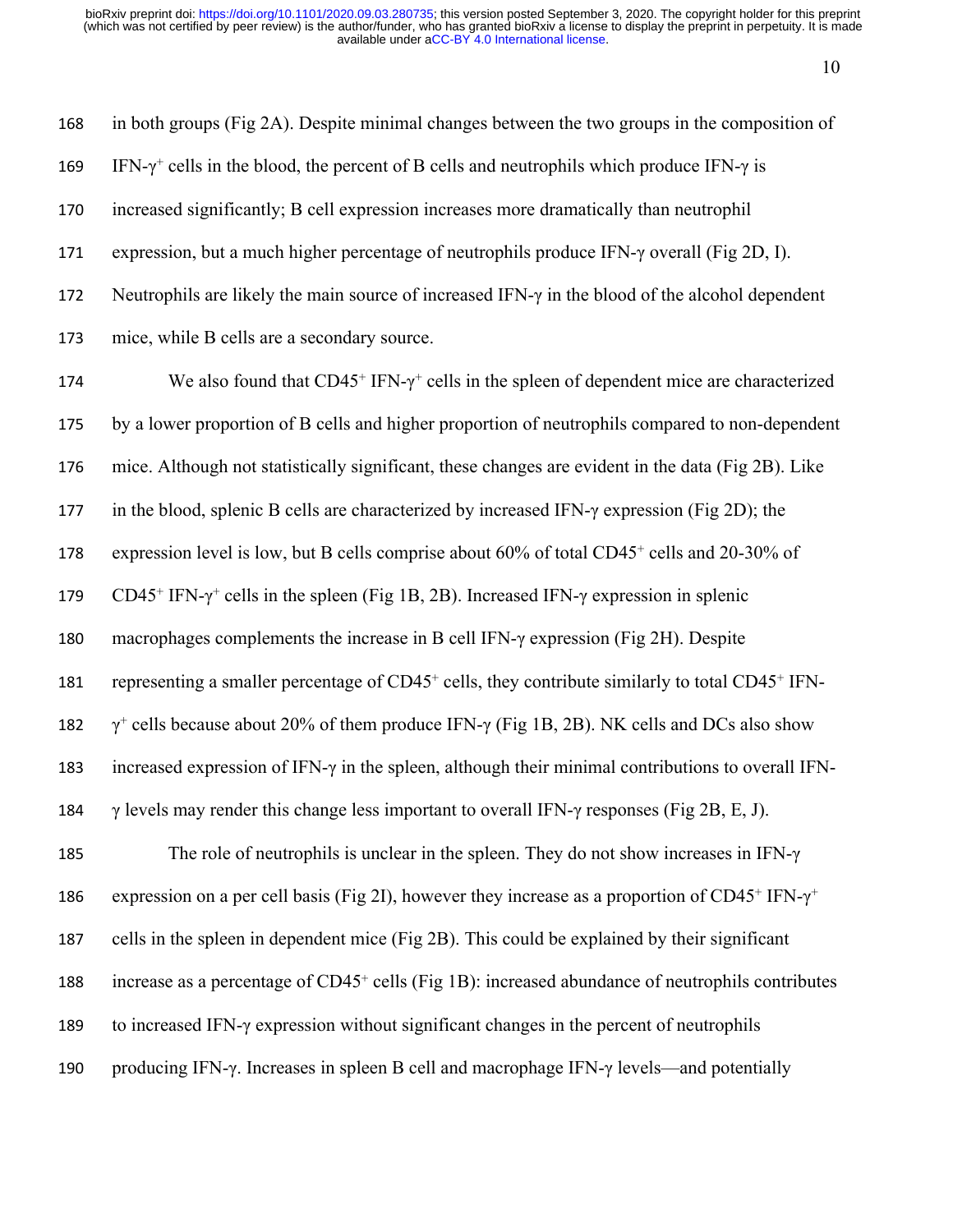11

191 increases in neutrophil abundance—are the main source of observed increases in IFN-γ in the 192 spleen of alcohol dependent mice.

193 Dynamic changes in  $CD45^+$  IFN- $\gamma^+$  cell type expression occur in the liver. NK cells make up about 20% of IFN-γ producing cells in non-dependent mice but become a strikingly 195 lower contributor to total IFN- $\gamma$ <sup>+</sup> cells in dependent mice. This is accompanied by trends towards decreases in B cell and increases in T cell and macrophage contributions to total IFN-γ levels (Fig 2C). Liver B cells and NKT cells have significant increases in IFN-γ expression (Fig 2D, 198 G), however non-significant trends towards increased IFN- $\gamma$  in T cells, macrophages and neutrophils (Fig 2F, H, I) should be considered due to their higher relative contributions to the 200 total IFN-γ pool in the liver. Although the trend towards increased total expression of IFN-γ in the liver was not significant (Fig 1F), the data here show a variety of changes in the production of IFN-γ across nearly every cell type. Altogether, **Figure 2** demonstrates that activation of the type 1 immune response is a prominent aspect of chronic alcohol exposure's immunomodulatory effects: the liver, spleen and blood each exhibit activation of type 1 responses in an organ-specific manner.

206 We then completed a parallel analysis to understand increased IL-17 expression in 207 alcohol dependent mice compared to non-dependent controls (Fig 1D-F). Like CD45<sup>+</sup> IFN- $\gamma^+$ 208 cells, CD45<sup>+</sup> IL-17<sup>+</sup> cells do not mirror the distribution of all CD45<sup>+</sup> cells: macrophages and 209 neutrophils represent a much larger proportion of IL-17 producing CD45<sup>+</sup> cell than all CD45<sup>+</sup> 210 cells (Fig 1A-C, 3A-C). In the blood of alcohol dependent mice, the B cell population increases 211 significantly as a percentage of all CD45<sup>+</sup> IL-17<sup>+</sup> cells, accompanied by trends towards 212 increasing NK cell and decreasing NKT cell percentages. Neutrophils are the dominant CD45<sup>+</sup>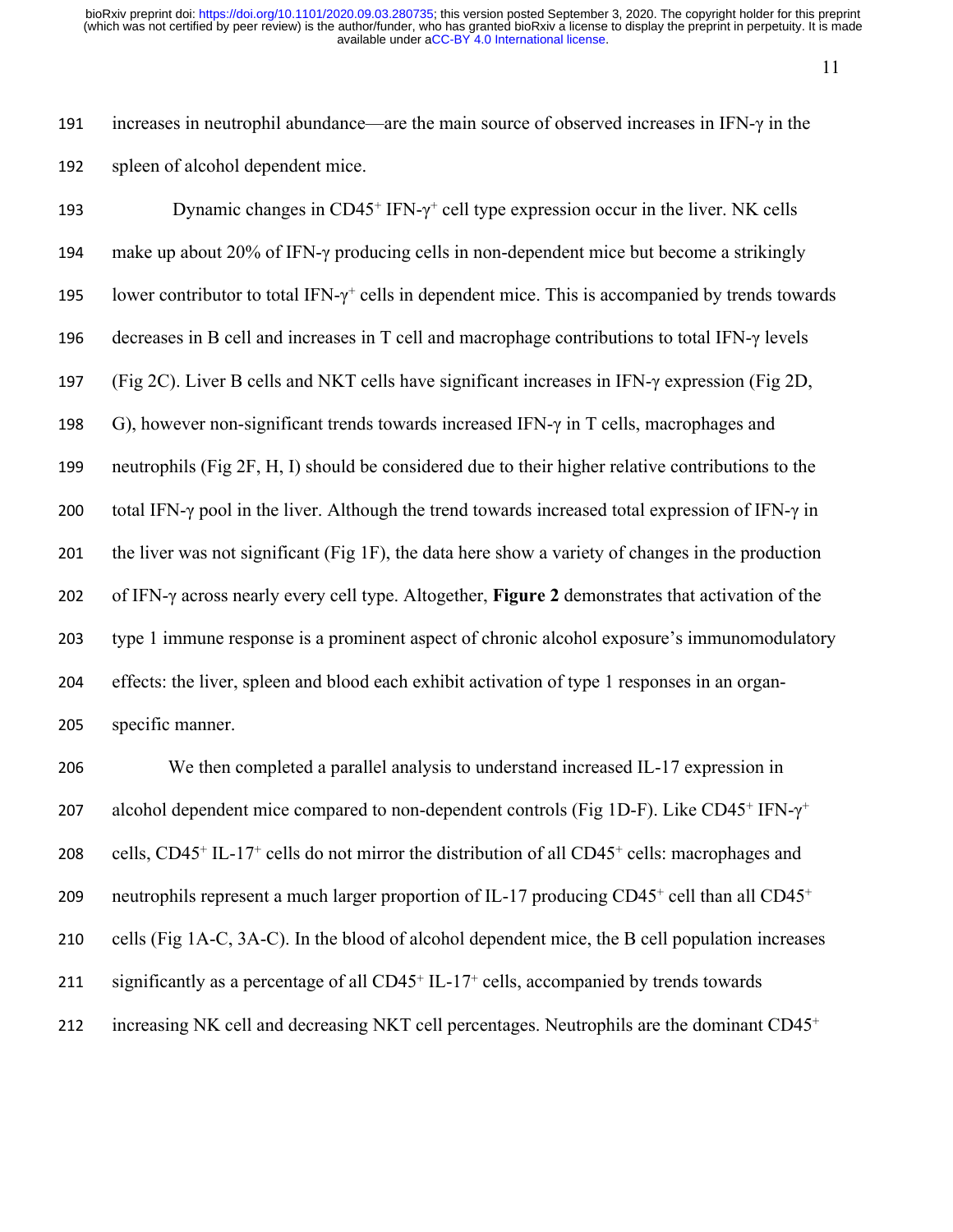- 213 IL-17<sup>+</sup> cell type, while expression of other cells is relatively evenly distributed within this
- 214 population (Fig 3A).

#### 215 **Figure 3: IL-17 expression is increased in alcohol dependent compared to control mice.** (A-

- 216 C) Immune cells as percentages of all IL-17 producing CD45<sup>+</sup> cells in (A) blood, (B) spleen and
- 217 (C) liver isolated from alcohol dependent (red, solid fill) and non-dependent (black outline, white
- 218 fill) mice. (D-J) Expression of IL-17 by (D) B cells, (E) NK cells, (F) T cells, (G) NKT cells, (H)
- 219 macrophages, (I) neutrophils and (J) dendritic cells in dependent and non-dependent mice.  $\ast$ ,
- 220 p < 0.05; \*\* p < 0.01 analyzed by Mann-Whitney U test; n=5-8.

221 The percentage of B cells, NK cells and neutrophils expressing IL-17 increase

222 significantly in the blood of dependent mice (Fig 3D, E, I). Of the lymphocytes, NK cells may be

223 more important contributors to increased IL-17 levels than B cells: NK cell expression levels

224 increase in the blood of dependent mice whereas B cells decrease (Fig 1A) and NK cells

225 contribute more significantly to the total blood CD45<sup>+</sup> IL-17<sup>+</sup> cell population (Fig 3A). NK cells,

226 B cells and neutrophils together are the major sources of increased IL-17 expression in the blood

227 of dependent mice.

228 In the spleen, B cells, macrophages and neutrophils make up the vast majority of  $CD45<sup>+</sup>$ 229 IL-17<sup>+</sup> cells; this distribution does not vary between dependent and non-dependent groups (Fig 230 3B). B cell IL-17 expression increases significantly in dependent spleen, although the frequency 231 of IL-17<sup>+</sup> B cells is quite low (Fig 3D). Like for IFN- $\gamma$ , this is counterbalanced by an abundance 232 of B cells in the spleen; a small increase in the percent of IL-17<sup>+</sup> splenic B cells could still 233 promote type 17 responses. T cells also show significantly increased IL-17 expression (Fig 3F), 234 but the frequency is low—around 2% in dependent mice—and the contribution of T cells to total 235 IL-17<sup>+</sup> CD45<sup>+</sup> cells is minimal (Fig 3B). Non-significant trends towards increased IL-17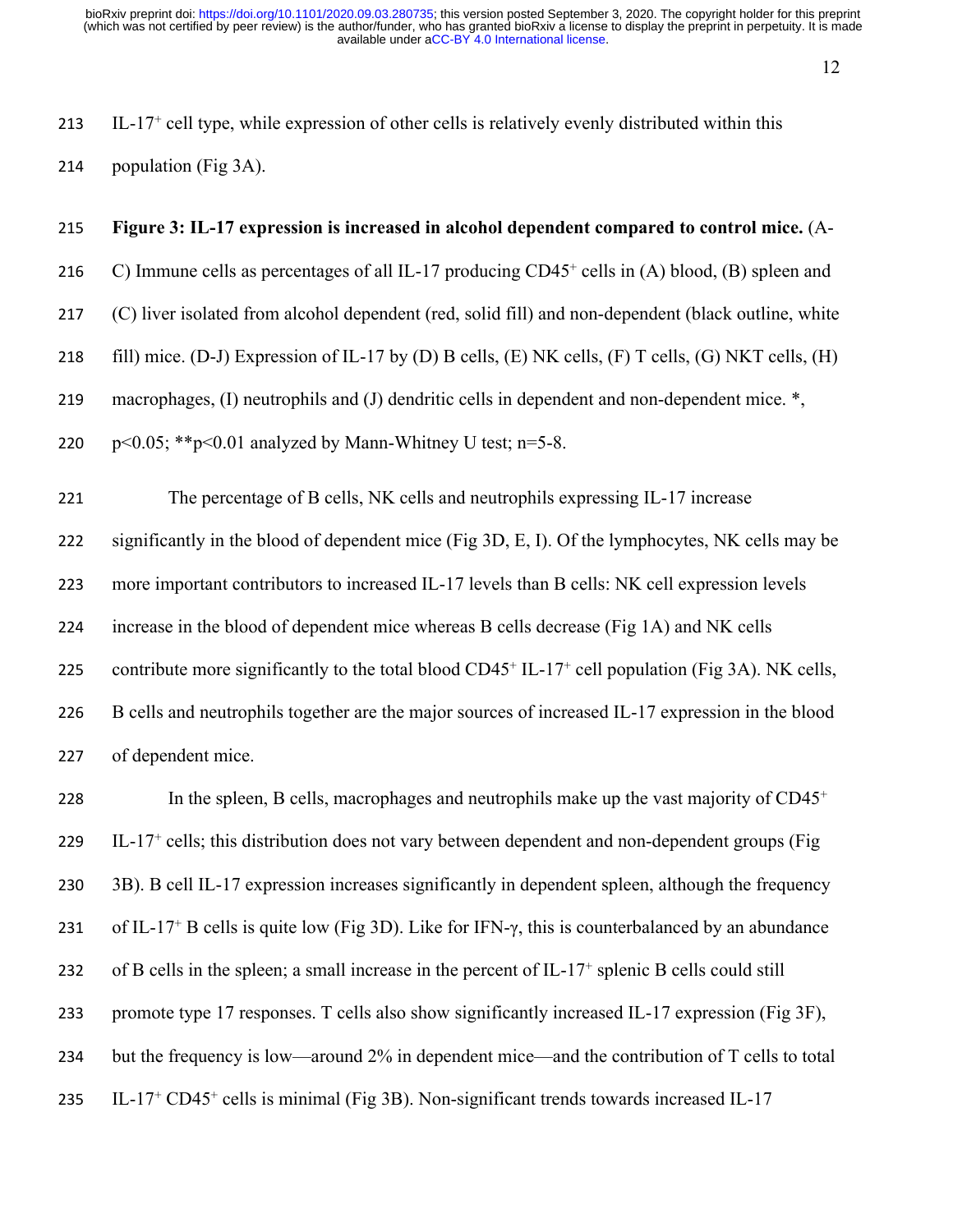236 expression in macrophages and neutrophils, the other major contributors to total CD45<sup>+</sup> IL-17<sup>+</sup> cells besides B cells, are likely important in the overall increases in IL-17 observed in the dependent spleen (3H, I).

239 In the liver, the proportion of neutrophils in the CD45<sup>+</sup> IL-17<sup>+</sup> population increases significantly. T cells also show increasing trends which are offset by decreased contributions by 241 NKT cells, B cells and macrophages to total IL-17<sup>+</sup> cells (Fig 3C). Despite a potential decrease 242 in macrophages, they still represent the largest proportion of CD45<sup>+</sup> IL-17<sup>+</sup> cells in the liver. No specific cell populations show significant increases in IL-17 expression, so it is difficult to 244 attribute the overall increase in IL-17<sup>+</sup> cells to one cell type (Fig 3D-J). However, each of them exhibits a trend towards increasing IL-17 expression which likely add up to the overall increase 246 in IL-17 levels in the liver. This, considered with changes in the distribution of  $CD45<sup>+</sup>$  IL-17<sup>+</sup> cells, suggests a dynamic type 17 immune response in the liver: interactions between a variety of cell types contribute to excess IL-17 production and inflammation.

#### *Anti-inflammatory immune responses are not altered in alcohol dependent mice*

 We also observed a significant increase in IL-10 levels in the liver of alcohol dependent mice compared to controls (Fig 1F). Although in both groups IL-10 was only expressed in about 253 0.1% of CD45<sup>+</sup> cells, we investigated the potential for increased anti-inflammatory responses in alcohol dependent mice. The abundance of IL-10 was too low to accurately analyze which cell types produce notable amounts, but we analyzed the expression of the IL-10 receptor (IL-10R) and found a significant increase in the spleen and a trend towards increased IL-10R expression in the blood of dependent mice compared to non-dependent controls (S2A Fig). It is unclear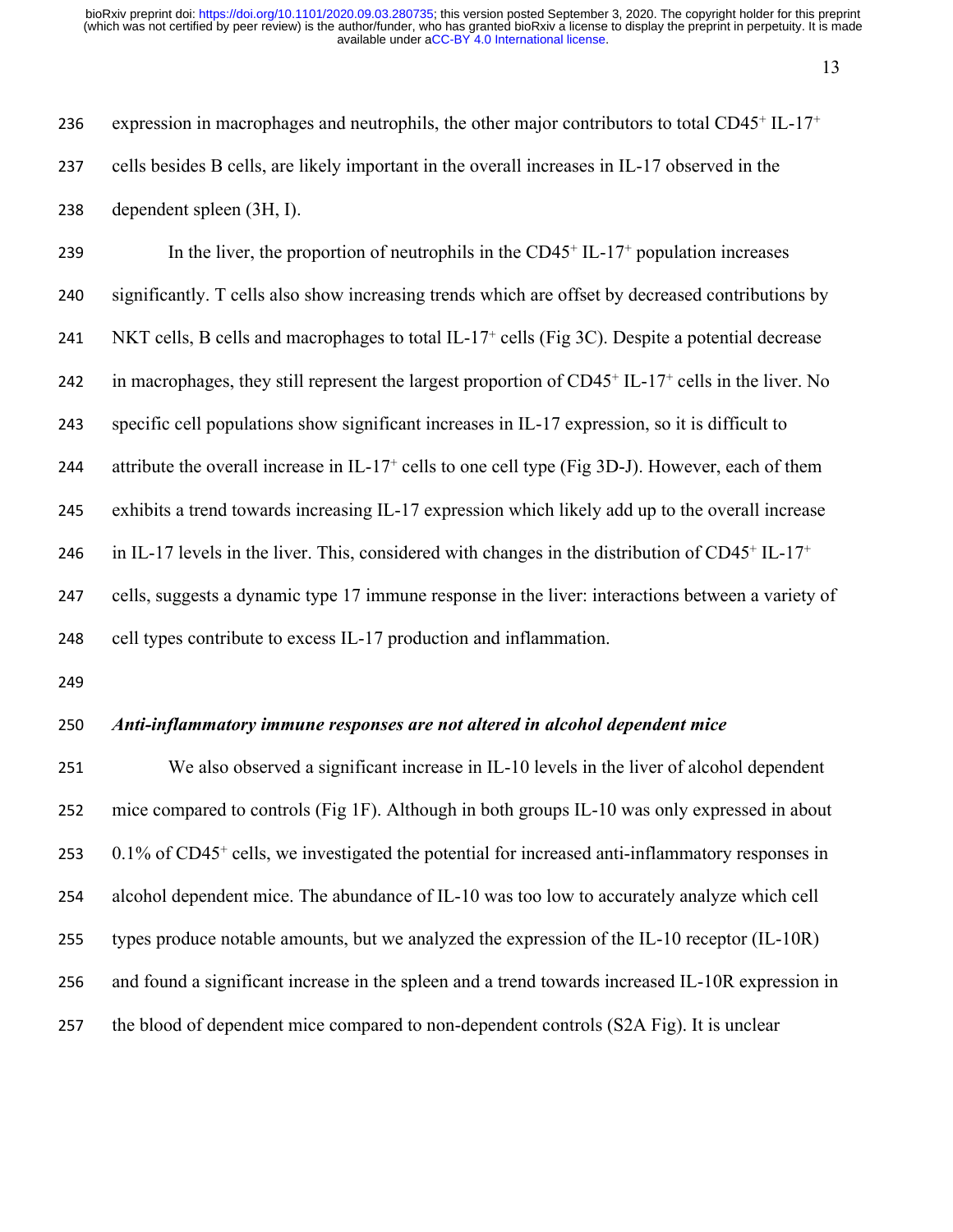whether changes in IL-10R expression are important in this context as very few cells express IL-10 in the organs analyzed from both groups.

 Nevertheless, we analyzed IL-10R expression in immune cells from the blood, spleen and 261 liver. The cell types which make up the total CD45<sup>+</sup> IL-10R<sup>+</sup> population vary by organ and exhibit subtle changes in alcohol dependent mice compared to non-dependent controls (S2B-D Fig). The most notable change between the two groups is an increase in B cells as a percentage 264 of the total IL-10R<sup>+</sup> population in the blood (S2B Fig). This is reflected by a significantly higher expression of IL-10R as a percentage of total blood B cells (S2E Fig). We observe consistent increases in B cell activation in our data; increased IL-10R expression could be a measure to prevent overactivation, but with low levels of circulating IL-10 a higher IL-10R expression would have minimal effects (S2D Fig). In general, lymphocyte IL-10R expression in alcohol dependent mice increases whereas myeloid cell IL-10R expression decreases (S2E-K Fig). In line with increases in IL-10R

expression blood, spleen and liver lymphocytes, we also found increases in PD-1 expression in

lymphocytes overall (S3A-D Fig). These increases are most pronounced in B cells, however

trends towards increased expression are evident in other lymphocytes as well. Further

investigation of anti-inflammatory responses and B cell regulation in response to chronic alcohol

exposure would be beneficial to understand the physiological relevance of these changes.

#### *Co-expression of IFN-γ and IL-17 in alcohol dependent mice*

 We observed that the cell types responsible for both IFN-γ and IL-17 expression are distributed similarly in the blood, spleen and liver (Fig 2A-C, 3A-C). Thus, we investigated this further by analyzing the co-expression of these inflammatory cytokines. The percent of CD45<sup>+</sup>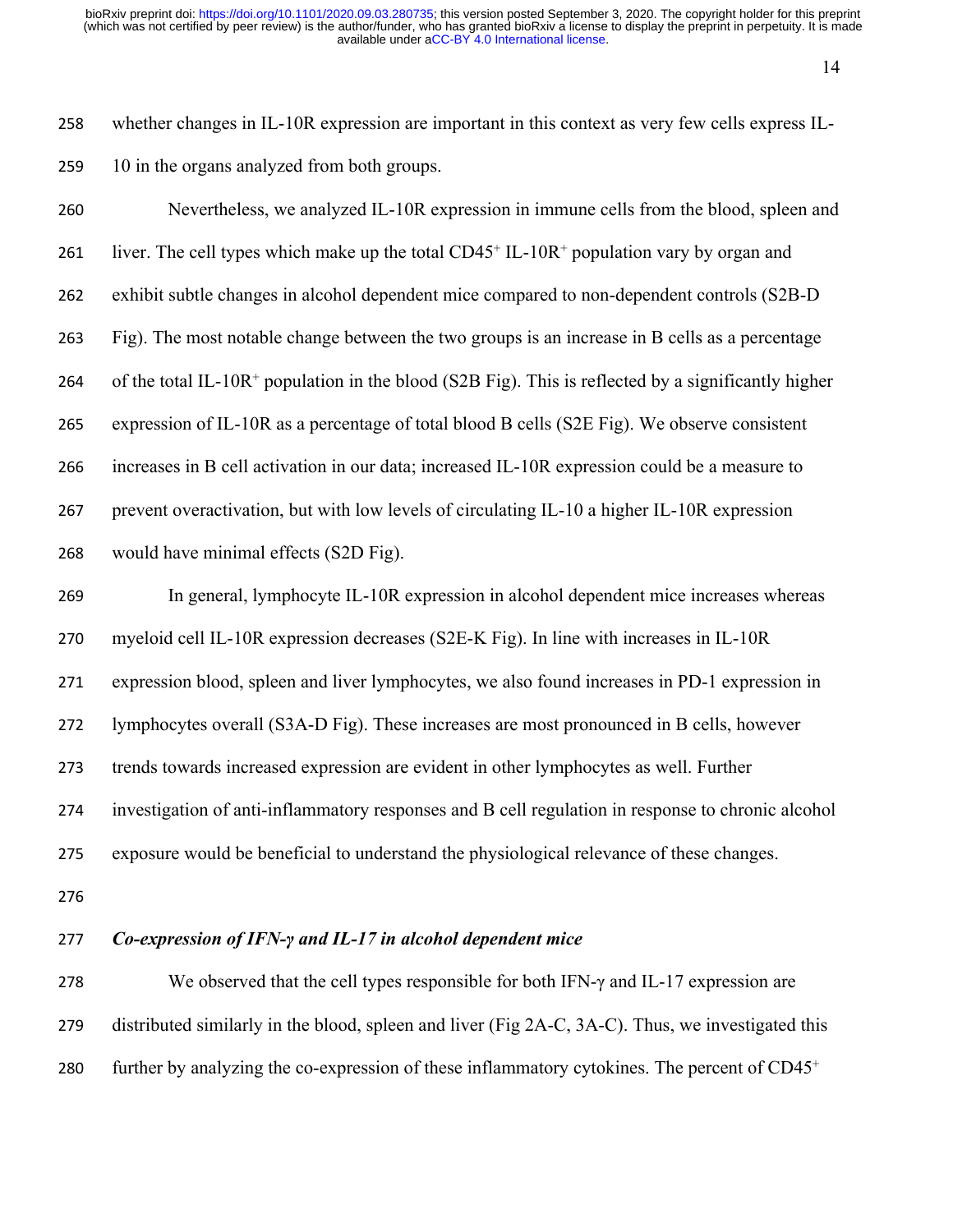| 281 | cells which co-express IFN- $\gamma$ and IL-17 increase significantly in both the blood and liver of                                            |
|-----|-------------------------------------------------------------------------------------------------------------------------------------------------|
| 282 | alcohol dependent mice compared to non-dependent controls. Co-expression of these cytokines                                                     |
| 283 | in the spleen of dependent mice also trends towards an increase which is not significant (Fig 4A).                                              |
| 284 | The contribution of different cell types to total $CD45+$ cells co-expressing IFN- $\gamma$ and IL-17                                           |
| 285 | differs from expression of each cytokine individually in one major aspect: B cells do not make                                                  |
| 286 | up a large percentage of these cells in any of the analyzed organs. Macrophages and neutrophils,                                                |
| 287 | however, remain prominent contributors to total cytokine expression levels (Fig 4B-D).                                                          |
|     |                                                                                                                                                 |
|     |                                                                                                                                                 |
| 288 | Figure 4: Immune cells co-expressing IFN- $\gamma$ and IL-17 are significantly increased in alcohol                                             |
| 289 | dependent mice. (A) Co-expression of IFN- $\gamma$ and IL-17 in blood, spleen and liver CD45 <sup>+</sup> cells                                 |
| 290 | isolated from alcohol dependent (red, solid fill) and non-dependent (black outline, white fill)                                                 |
| 291 | mice. (B-D) Immune cells as percentages of all IFN- $\gamma$ <sup>+</sup> IL-17 $\gamma$ <sup>+</sup> CD45 <sup>+</sup> cells in (B) blood, (C) |
| 292 | spleen and (D) liver isolated from dependent and non-dependent mice. (E-K) Expression of IL-                                                    |
| 293 | 17 by (E) B cells, (F) NK cells, (G) T cells, (H) NKT cells, (I) macrophages, (J) neutrophils and                                               |
| 294 | (K) dendritic cells in dependent and non-dependent mice. *, $p<0.05$ ; ** $p<0.01$ analyzed by                                                  |

296 In the blood—which sees the largest increase in IFN- $\gamma$  and IL-17 co-expressing cells in 297 dependent mice compared to non-dependent controls—neutrophils account for the highest 298 percent of CD45<sup>+</sup> IFN- $\gamma$ <sup>+</sup> IL-17<sup>+</sup> cells. In dependent mice, they are further separated from other 299 cell types because NK cells become less prominent within this group (Fig 4B). The percentage of 300 IFN- $\gamma$ <sup>+</sup> IL-17<sup>+</sup> neutrophils increases significantly, whereas the percentage of NK cells co-301 expressing these cytokines remains relatively consistent (Fig 4F, 4J). B cells, T cells and NKT 302 cells increase in percent co-expressing IFN-γ and IL-17, however the frequency is much lower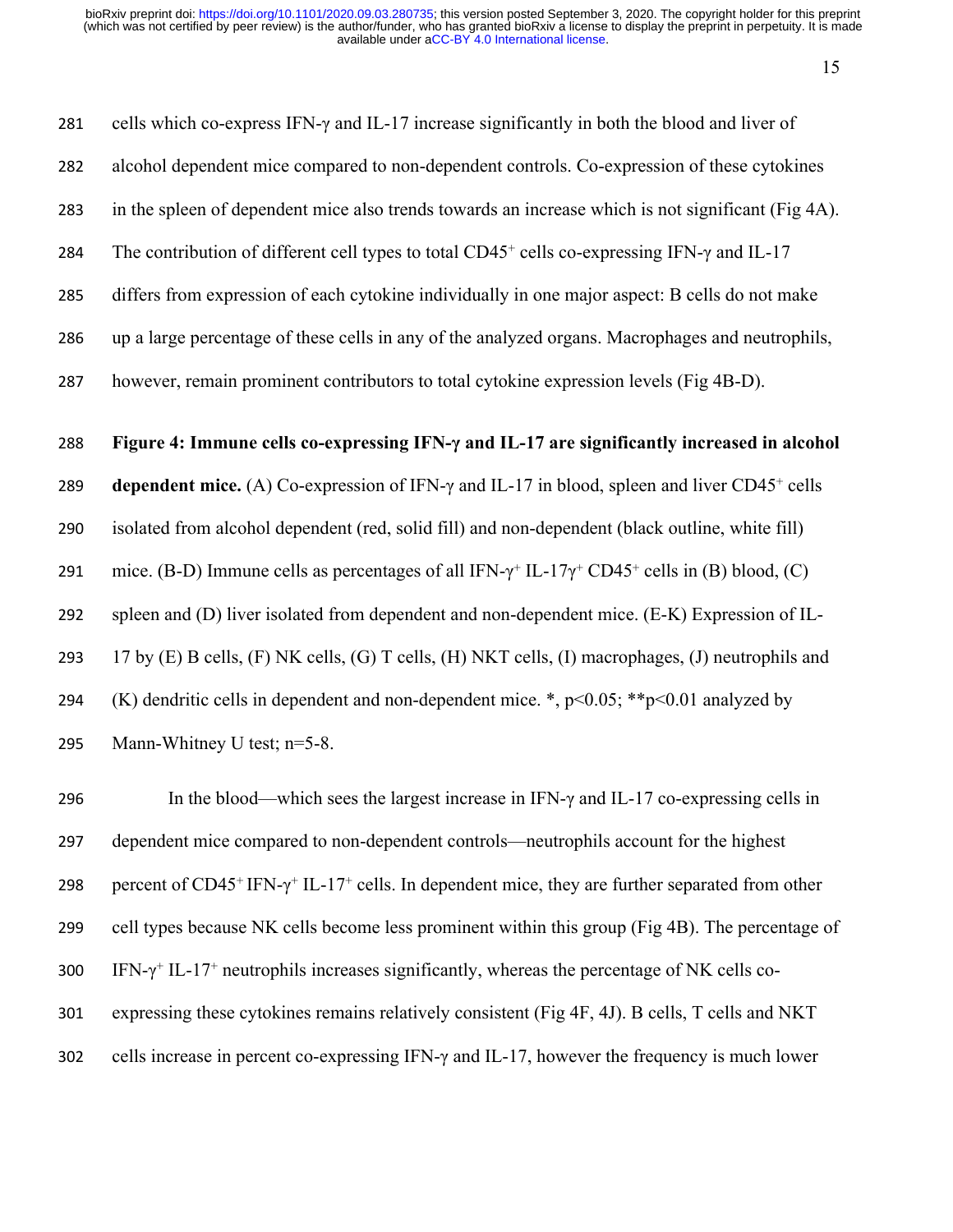| 303 | than neutrophils (Fig 4E, G, H). Neutrophils in the blood co-expressing IFN- $\gamma$ and IL-17 could                           |
|-----|---------------------------------------------------------------------------------------------------------------------------------|
| 304 | be a major instigator of inflammatory immune responses to chronic alcohol exposure.                                             |
| 305 | The IFN- $\gamma$ <sup>+</sup> IL-17 <sup>+</sup> cells in the spleen are also mostly neutrophils, however co-expression        |
| 306 | of these cytokines does not change in splenic neutrophils of dependent mice compared to non-                                    |
| 307 | dependent controls (Fig 4C, J). The next most abundant IFN- $\gamma$ <sup>+</sup> IL-17 <sup>+</sup> cell type in the spleen is |
| 308 | the macrophage (Fig 4C). Macrophages are characterized by significant increases in IFN- $\gamma^+$                              |
| 309 | IL17 <sup>+</sup> cells in dependent mice. B cells, T cells, NKT cells and dendritic cells also show                            |
| 310 | significant increases in co-expression in the spleen (Fig 4B, G, H, K). These cell-specific                                     |
| 311 | changes suggest that IFN- $\gamma$ and IL-17 co-expression is relevant in a variety of splenic cell types                       |
| 312 | in alcohol dependent mice, but altogether does not amount to significantly higher levels of IFN-                                |
| 313 | $\gamma$ <sup>+</sup> IL-17 <sup>+</sup> cells overall within the total CD45 <sup>+</sup> population in the spleen (Fig 4A).    |
| 314 | In the liver, a significant decrease in the NK cell proportion of $CD45^+$ IFN- $\gamma^+$ IL-17 <sup>+</sup> cells             |
| 315 | is accompanied by trends towards increased percentages of T cells, macrophages and neutrophils                                  |
| 316 | in response to chronic alcohol exposure (Fig 4D). The percentages of these cells largely varied                                 |
| 317 | across samples, so it is difficult to say there is a meaningful increase despite higher average                                 |
| 318 | values in dependent mice. Within individual cell types, there were not significant differences in                               |
| 319 | the percentage of IFN- $\gamma$ <sup>+</sup> IL-17 <sup>+</sup> cells, although T cells, macrophages and neutrophils look to    |
| 320 | have increases which do not reach statistical significance. These three cell types may                                          |
| 321 | complement each other in contributing to the overall increase of IFN- $\gamma$ and IL-17 co-expressing                          |
| 322 | cells in dependent mice: T cells are the most highly expressed cell type in the liver but a lower                               |
| 323 | percentage are IFN- $\gamma$ <sup>+</sup> IL-17 <sup>+</sup> compared to macrophages and neutrophils; macrophages and           |
| 324 | neutrophils are less populous in the liver but have a higher percentage are IFN- $\gamma$ <sup>+</sup> IL-17 <sup>+</sup>       |
| 325 | compared to T cells (Fig 1C, 4G, I, J).                                                                                         |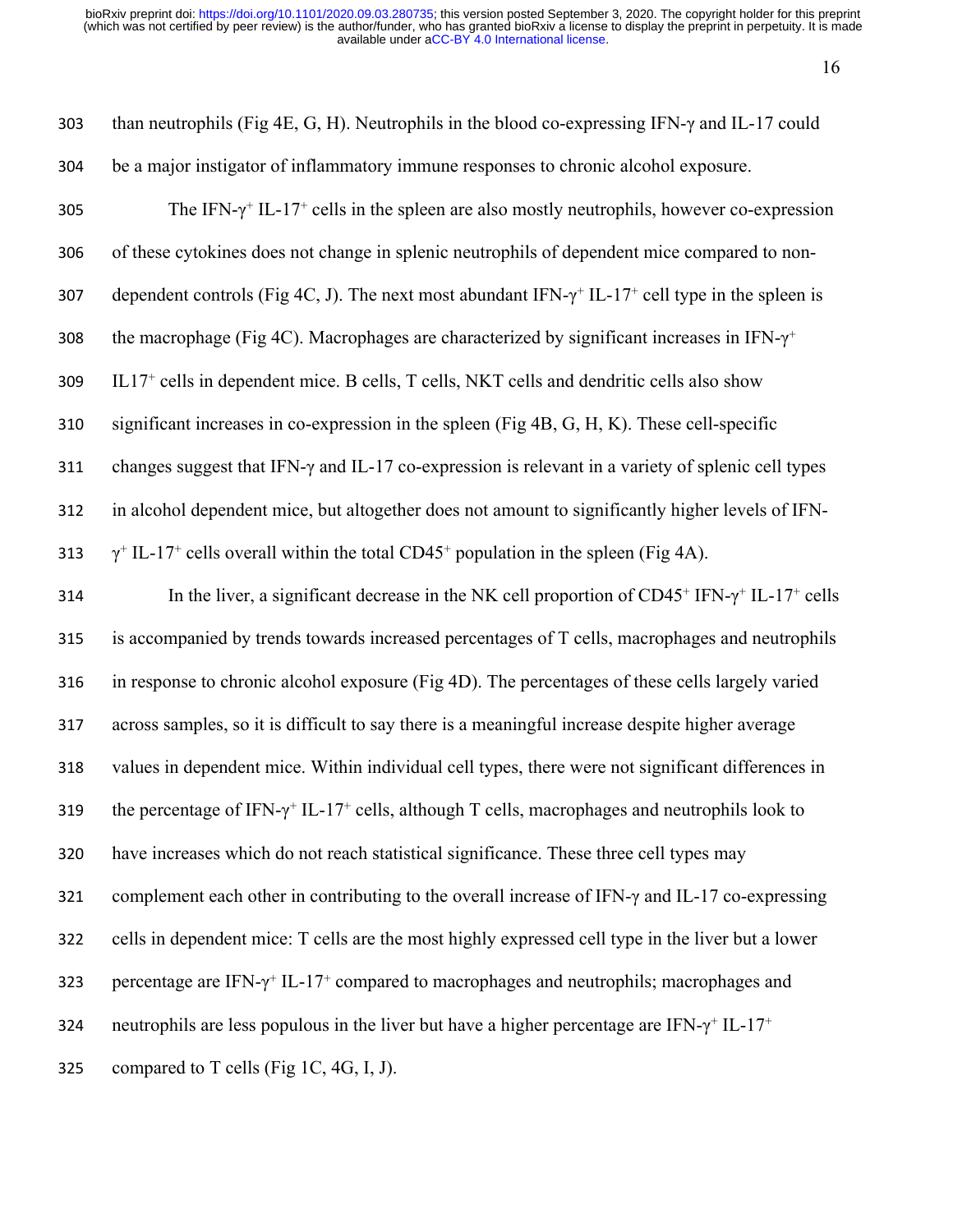### **Discussion**

327 In the present study, we found that alcohol dependent mice express higher levels of IFN- $\gamma$  and IL-17 compared to non-dependent controls in their blood, spleen and liver. The data suggest that neutrophils and B cells are the major contributors to systemic pro-inflammatory type 1 and type 17 cytokine responses in alcohol dependent mice, although the importance of individual cell types varies in an organ-specific and cytokine-specific manner.

 In the blood and spleen, neutrophils and B cells are primarily responsible for increased IFN-γ and IL-17 expression in alcohol dependent mice. Blood NK cells and splenic macrophages are additional contributors to increased IL-17 and IFN-γ expression, respectively. In the liver, we did not find any cell types to be majorly responsible for increased cytokine expression, but we hypothesize that non-significant trends towards increases in many cell types have cumulative effects on overall IFN-γ and IL-17 levels in alcohol dependent mice. While trends towards increases in IFN-γ and IL-17 individually in the liver are not significant, there is a significant increase in the overall co-expression of these cytokines due to T cells, macrophages and neutrophils. We also observed co-expression of IFN-γ and IL-17 in blood neutrophils. Our analysis reveals mechanisms through which cytokine expression by various cells promotes systemic type 1 and type 17 immune responses in alcohol dependent mice. Some of

 these inflammatory mechanisms have been addressed previously using *in vitro* or *in vivo* models of chronic alcohol exposure, but no other studies have investigated a similarly large range of cytokines, cell types and organs simultaneously [9-12, 15-17]. Most analyze one specific inflammatory process and focus on its role in the development of alcoholic liver disease (ALD), a leading cause of alcohol-related deaths [22]. In our analysis, we observed dynamic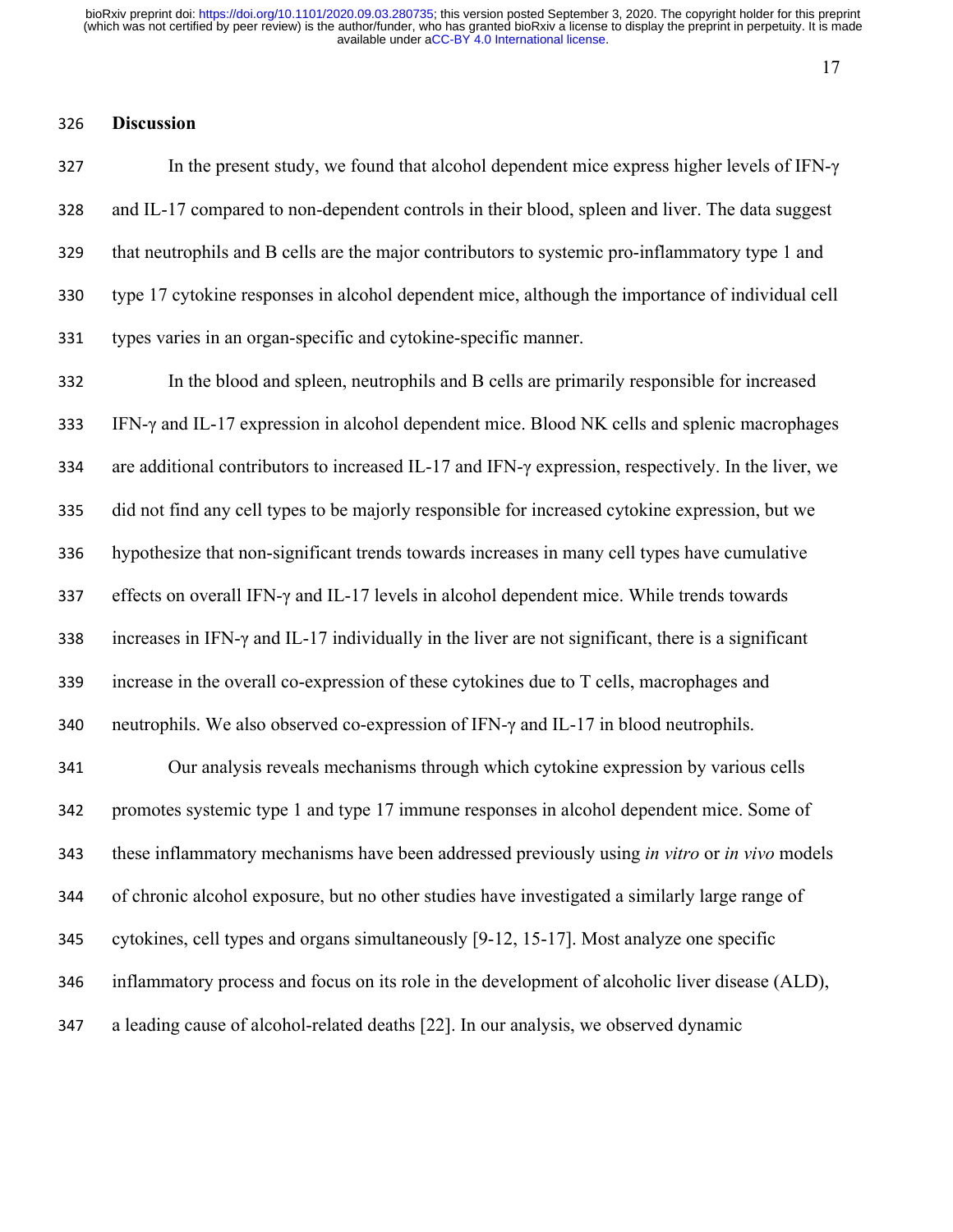inflammatory processes which occur independent of ALD and identified the key cellular and molecular mediators of this systemic inflammation.

| 350 | We observed an increase in IFN- $\gamma$ expression but no change in IL-4 expression and                     |
|-----|--------------------------------------------------------------------------------------------------------------|
| 351 | concluded that chronic intermittent alcohol exposure in mice skews immunity towards systemic                 |
| 352 | type 1 responses. The literature provides evidence both in support and opposition of these results.          |
| 353 | Excessive TNF- $\alpha$ production—evidence of type 1 responses— and increased IgE levels—                   |
| 354 | evidence of type 2 responses—are hallmarks of alcoholism [4, 7, 23]. Studies of IFN- $\gamma$ and IL-4       |
| 355 | expression provide less consistent conclusions. Some data show increased IFN- $\gamma$ /IL-4 ratios          |
| 356 | whereas others find the opposite [4, 10, 11, 24-26]. Based on this, it is still unclear how IFN- $\gamma$    |
| 357 | and IL-4 production is altered in response to chronic alcohol use.                                           |
| 358 | Although many of these studies report T cell cytokine secretion, we observed that T cells                    |
| 359 | are not the main drivers of differential cytokine responses in alcohol dependent mice (S1 Fig). In           |
| 360 | fact, for every cell type besides T cells we saw significant differences in IFN- $\gamma$ expression in at   |
| 361 | least one organ. B cell IFN- $\gamma$ expression increased in all three organs. Neutrophils and              |
| 362 | macrophages also contribute to increased IFN- $\gamma$ levels: neutrophil IFN- $\gamma$ expression increases |
| 363 | significantly in the blood, macrophage IFN-y expression increases significantly in the spleen, and           |
| 364 | both show non-significant trends towards higher IFN- $\gamma$ expression in the liver. There is limited      |
| 365 | evidence that B cells and neutrophils produce IFN- $\gamma$ in response to infection or stimulation [27-     |
| 366 | 35]. Furthermore, macrophages are known to secrete IFN- $\gamma$ in vitro, and lung-resident alveolar        |
| 367 | have also been described to secrete IFN- $\gamma$ in response to pulmonary infection in vivo [36-40].        |
| 368 | There are no studies of chronic alcohol use which address IFN- $\gamma$ production by any of                 |
| 369 | these cell types, despite extensive studies of T cells in this context. Future studies should not            |
|     |                                                                                                              |

depend on T cell cytokine secretion to understand the balance between type 1 and type 2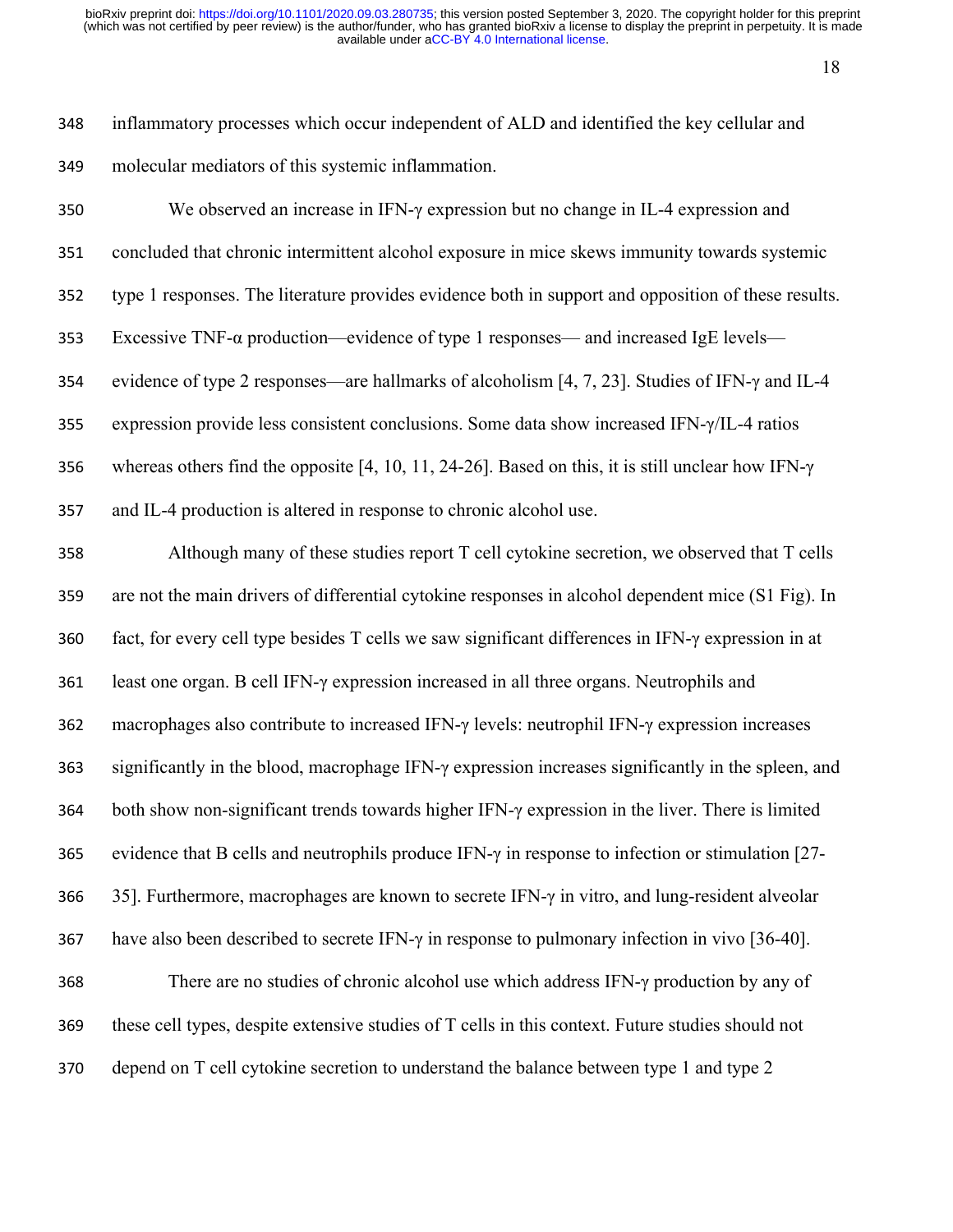cytokines in response to chronic alcohol use. Experiments with T cells may overlook meaningful alterations in immunity due to cytokine production by other cells. Instead, studies should always analyze overall cytokine levels and consider neutrophils, B cells and macrophages as better measures of these changes. We also observed systemic increases in IL-17 levels in alcohol dependent mice. Type 17 responses to chronic alcohol exposure are less studied than type 1 and type 2 responses and most research addresses their role in alcoholic liver disease (ALD) development. Patients with ALD

have increased IL-17 levels in the blood and liver which correlate with disease severity. In these

patients, IL-17<sup>+</sup> liver-infiltrating cells are mostly T cells and neutrophils [9]. IL-17 blockade can

reverse alcohol dependence and liver damage in mice [41]. Indeed, we found increases in

neutrophil abundance and expression of IL-17 in the liver of alcohol dependent mice. Previous

research found IL-17 is involved in neutrophil recruitment to the liver in ALD [9]. Our data

 support an additional ALD-independent role for IL-17<sup>+</sup> neutrophil infiltration in the liver during the early stages of alcohol-induced inflammation.

 Beyond the liver, systemic IL-17-mediated inflammation due to chronic alcohol exposure has not been thoroughly investigated. Our data show IL-17 expression also increases in the blood and spleen in response to chronic intermittent alcohol exposure in mice. It is known that IL-17 expression in the serum is increased in ALD patients [9]. We found that IL-17 expression in neutrophils, NK cells, and B cells increased dramatically in the blood of alcohol dependent mice compared to non-dependent controls. However, we are the first to report increased splenic B cell IL-17 expression that drives increases in spleen IL-17 levels.

 It is well established that chronic alcohol exposure inhibits NK cell cytotoxic functions and modulates B cell antibody production [42-47]. Although neither cell type has been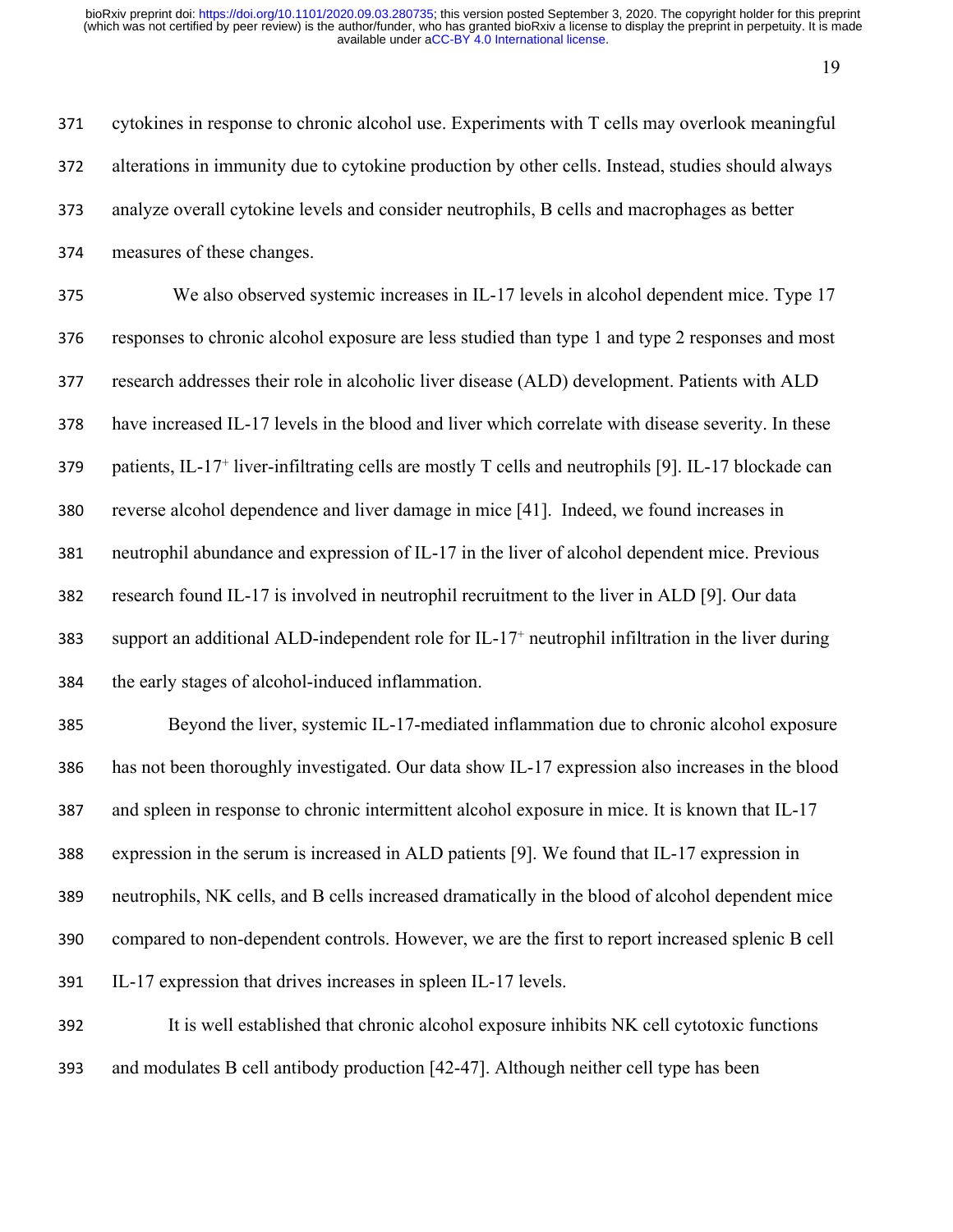| 394 | implicated in alcohol-induced IL-17 production, there is evidence that both can contribute                                   |
|-----|------------------------------------------------------------------------------------------------------------------------------|
| 395 | substantially to type 17 responses in infection and autoimmune disorders [48-50]. Here, we                                   |
| 396 | demonstrate that increased IL-17 expression by B cells, NK cells and neutrophils in the blood                                |
| 397 | and spleen promote relevant type 17 responses beyond the liver in alcohol dependent mice.                                    |
| 398 | The mechanisms behind altered IL-17 expression in alcoholics are not understood. Our                                         |
| 399 | data demonstrate that previously described increases in IL-17 in the liver of ALD patients are not                           |
| 400 | exclusively a consequence of ALD: IL-17 expression increases systemically in the blood, spleen                               |
| 401 | and liver after chronic intermittent alcohol exposure. These changes occur prior to any clinical                             |
| 402 | manifestations of chronic alcohol use in mice. More studies are necessary to understand the                                  |
| 403 | molecular mechanisms which promote systemic type 17 responses to chronic alcohol exposure,                                   |
| 404 | the cell types which initiate this response, and the long-term effects on host health.                                       |
| 405 | We also found increases in co-expression of IFN- $\gamma$ and IL-17 contributed to the skewing                               |
| 406 | of type 1 and type 17 responses. IFN- $\gamma$ <sup>+</sup> IL-17 <sup>+</sup> cells are not commonly studied, but there is  |
| 407 | evidence of T cell subsets which co-express these cytokines in chronic infections or autoimmune                              |
| 408 | disorders [51-55]. Similarly, in dependent mice we did observe increases in IFN- $\gamma$ <sup>+</sup> IL-17 <sup>+</sup> T  |
| 409 | cells in the blood and spleen, as well as evidence of B cells, NKT cells, macrophages,                                       |
| 410 | neutrophils and dendritic cells with increased IFN- $\gamma$ IL-17 co-expression in at least one organ.                      |
| 411 | Co-expression of IFN- $\gamma$ and IL-17 is not documented beyond T cells. Even in T cells, it is                            |
| 412 | unclear what mechanisms promote expression of IFN- $\gamma$ <sup>+</sup> IL-17 <sup>+</sup> cells and what role they play in |
| 413 | host defense. Our data suggest that co-expression of IFN- $\gamma$ and IL-17 should be considered in                         |
| 414 | future studies as a relevant component of systemic inflammation due to chronic alcohol use.                                  |
| 415 | In this analysis, we give a snapshot of diverse immune processes which are altered in                                        |
| 416 | alcohol dependent mice. The study's strength lies in the wide range of immune processes                                      |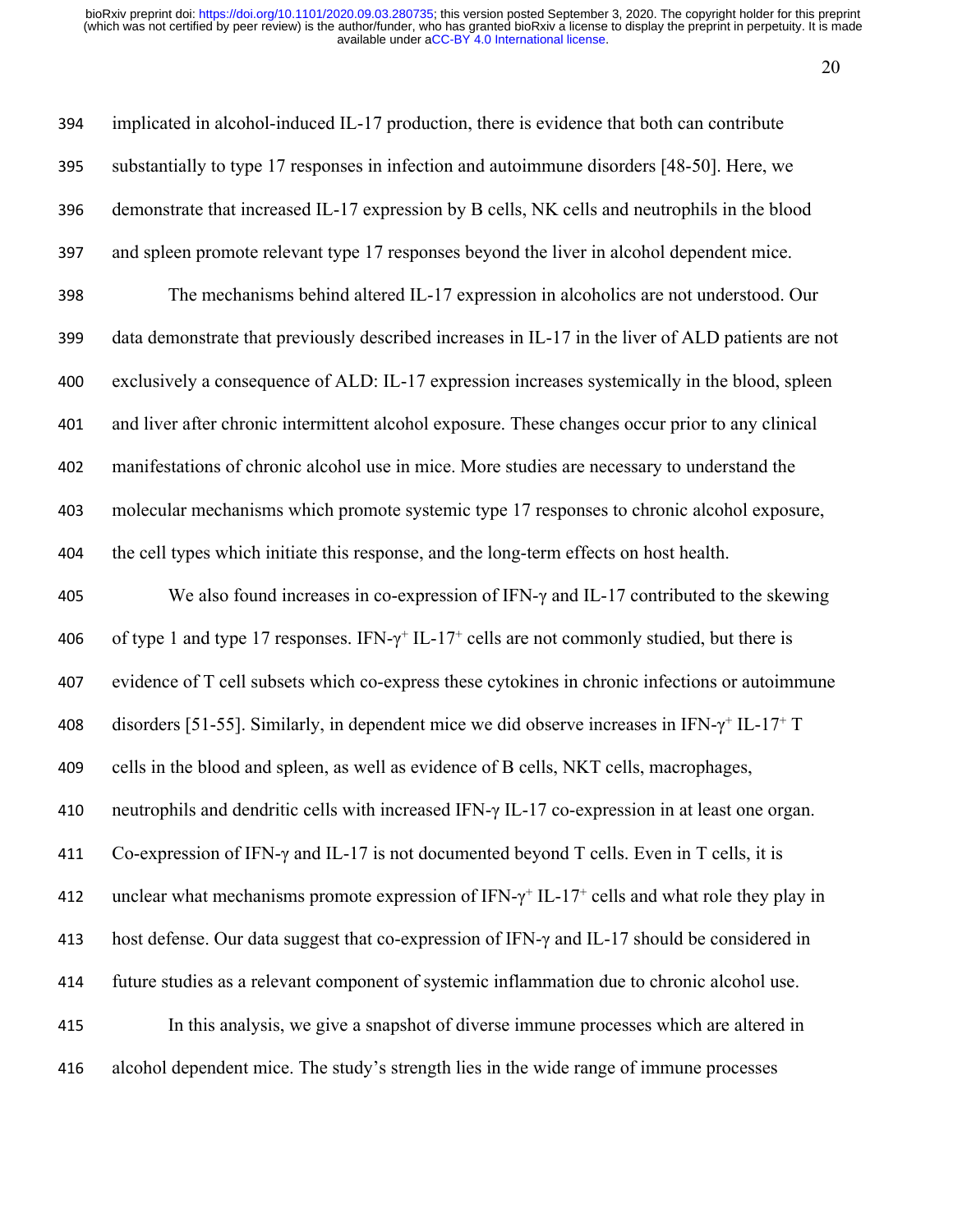investigated as we analyzed a variety of organs, cell types and cytokine secretion profiles to understand shifts in immune system characteristics in alcohol dependent mice. We did not perturb the immune system with other stimuli or pathogens, gaining insight into how immunity is altered at resting state.

 In our model of alcohol dependence, mice were exposed to ethanol vapor intermittently for 4 weeks [18]. Of note this ethanol model is most commonly used for studies of addiction as it results in higher blood alcohol levels but does not induce the same levels of liver damage as alcohol drinking. Furthermore, rodent models that more closely mimic harmful inflammatory processes like ALD in humans may use an alcohol exposure time of 2-3 months [56]. The purpose of this study was not to understand ALD, rather to describe the systemic inflammatory processes that occur as mice develop dependence on alcohol. We cannot rule out that the inflammatory processes observed here lead directly to liver damage. Regardless, altered type 1 and type 17 responses are worth further investigation for their role in altered systemic immunity and initiation of potentially harmful inflammation.

 Our main goal was to investigate as many immune processes as possible which limited precision in differentiating between cell types. In distinguishing macrophage, neutrophil and dendritic cell populations, we may have misclassified some of the rarer populations. Our 434 phenotypic definition of neutrophils excluded CD11c<sup>+</sup> neutrophils and that of macrophages excluded F4/80- macrophages. F4/80- CD11c- macrophages specifically would be identified as neutrophils in our analysis (Supplemental Table 2). We did not have the neutrophil-specific marker Ly6G included in the experiment which would have provided a clearer way to distinguish these populations [57].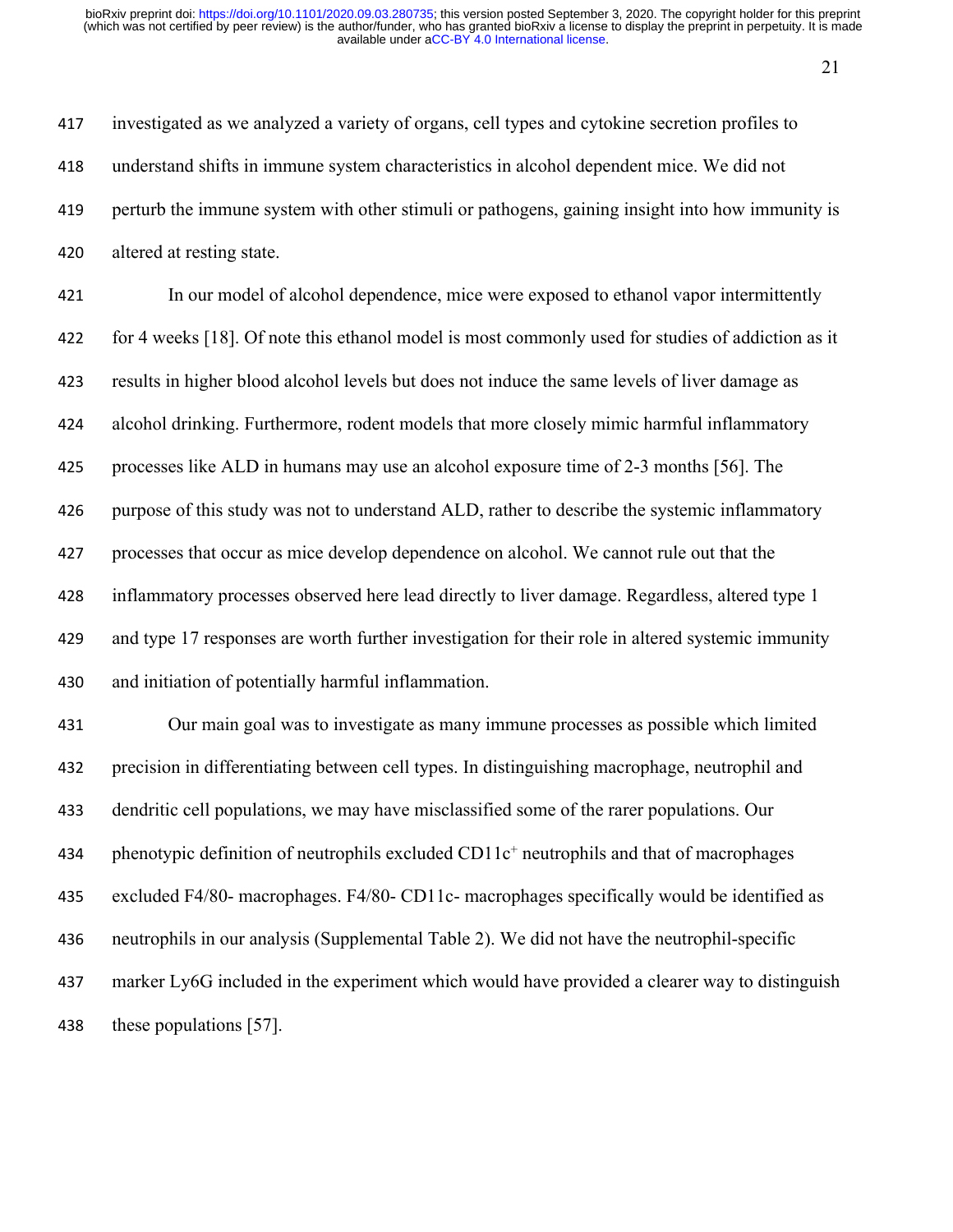439 Furthermore, defining type 1 and type 2 responses by only IFN- $\gamma$  and IL-4 simplifies these dynamic processes. We did not observe an increase in IL-12, a stimulator of type 1 responses, in dependent mice despite higher IFN-γ levels [21]. It would have been beneficial to compare our results to previous studies if we had measurements of type 1 and type 2 markers TNF- $\alpha$  and IgE, respectively, which are commonly seen to be elevated in models of alcohol 444 dependence. Nevertheless, we observed clear increases in systemic IFN- $\gamma$  and IL-17 expression and believe future studies of chronic alcohol use would benefit from including these cytokines in their analyses.

 The data provide insight into dynamic systemic responses that are underappreciated in alcohol research. Through our approach, we observed diverse immune processes which are altered in alcohol dependent mice. Future studies will assess whether different models of chronic alcohol exposure in mice such as liquid ethanol diet or a longer time period of alcohol exposure would provide a more human-like pattern of alcohol consumption and be more physiologically relevant to how alcohol affects the human body. A time course experiment analyzing the expression of inflammatory cytokines at various time points would be particularly insightful.

 While most studies address the effects of chronic alcohol consumption on ALD, our data highlight systemic inflammatory processes which are activated prior to liver disease. These systemic changes could be important initiators of the severe long-term effects where the field currently focuses. We identify neutrophils and B cells as substantial contributors to early inflammatory processes of chronic alcohol exposure. Future studies are needed for a better understanding of mechanisms through which neutrophils and B cells are activated and how their altered functionalities contribute to the adverse effects of AUD.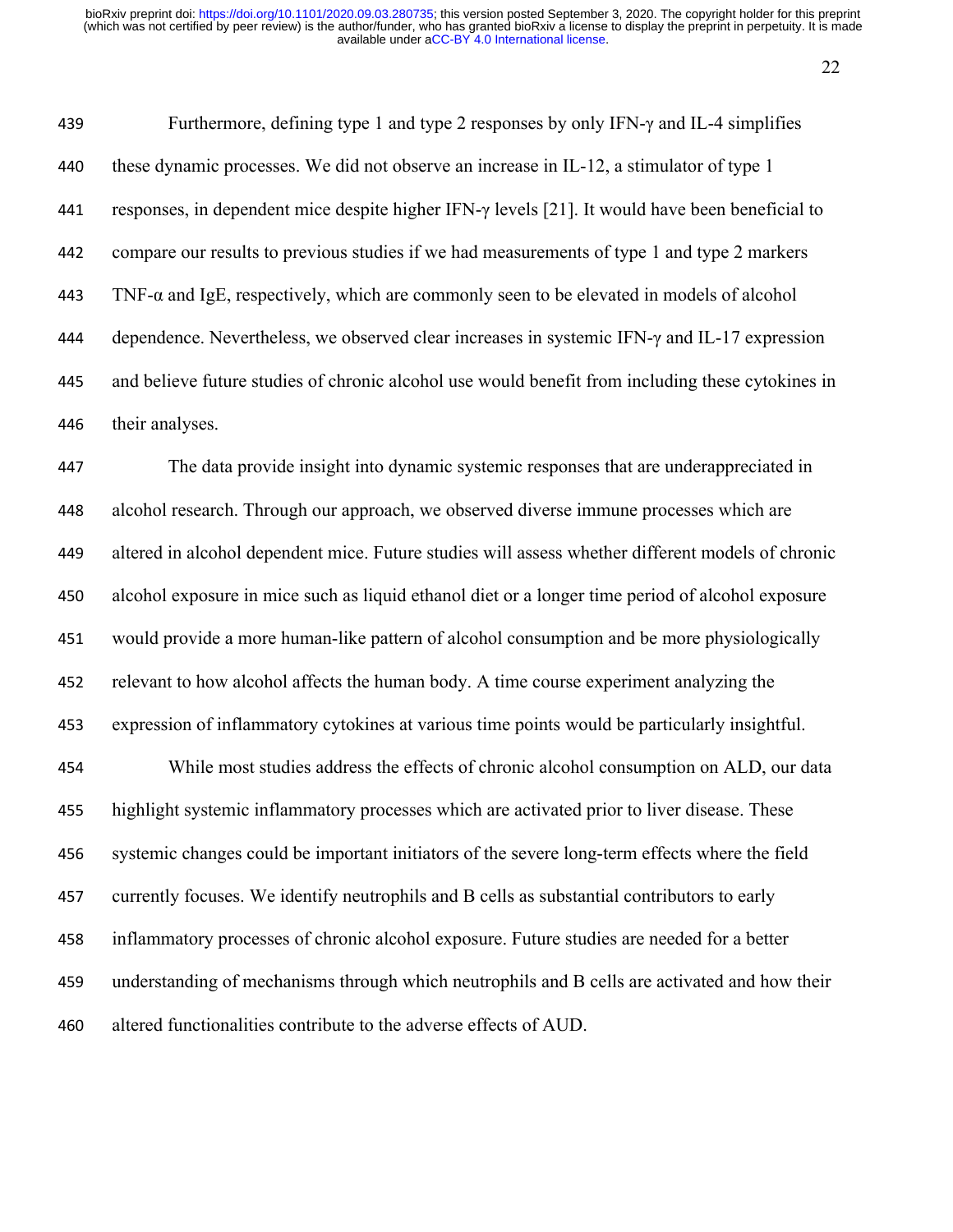| 461 | In conclusion, we found that chronic intermittent alcohol exposure in mice induces             |
|-----|------------------------------------------------------------------------------------------------|
| 462 | systemic IFN-γ and IL-17 inflammatory responses. A variety of cell types are responsible for   |
| 463 | these responses in a cytokine- and organ-specific manner, but neutrophil and B cell cytokine   |
| 464 | secretion patterns are the most commonly dysregulated across all organs studied. We observed   |
| 465 | these changes in vivo without additional stimulation suggesting that alcohol dependence alters |
| 466 | immune system functions at steady state. The data we present provide valuable insight into     |
| 467 | systemic inflammatory responses in alcohol dependent mice and serve as a starting point for    |
| 468 | future studies to probe these alcohol-induced inflammatory mechanisms.                         |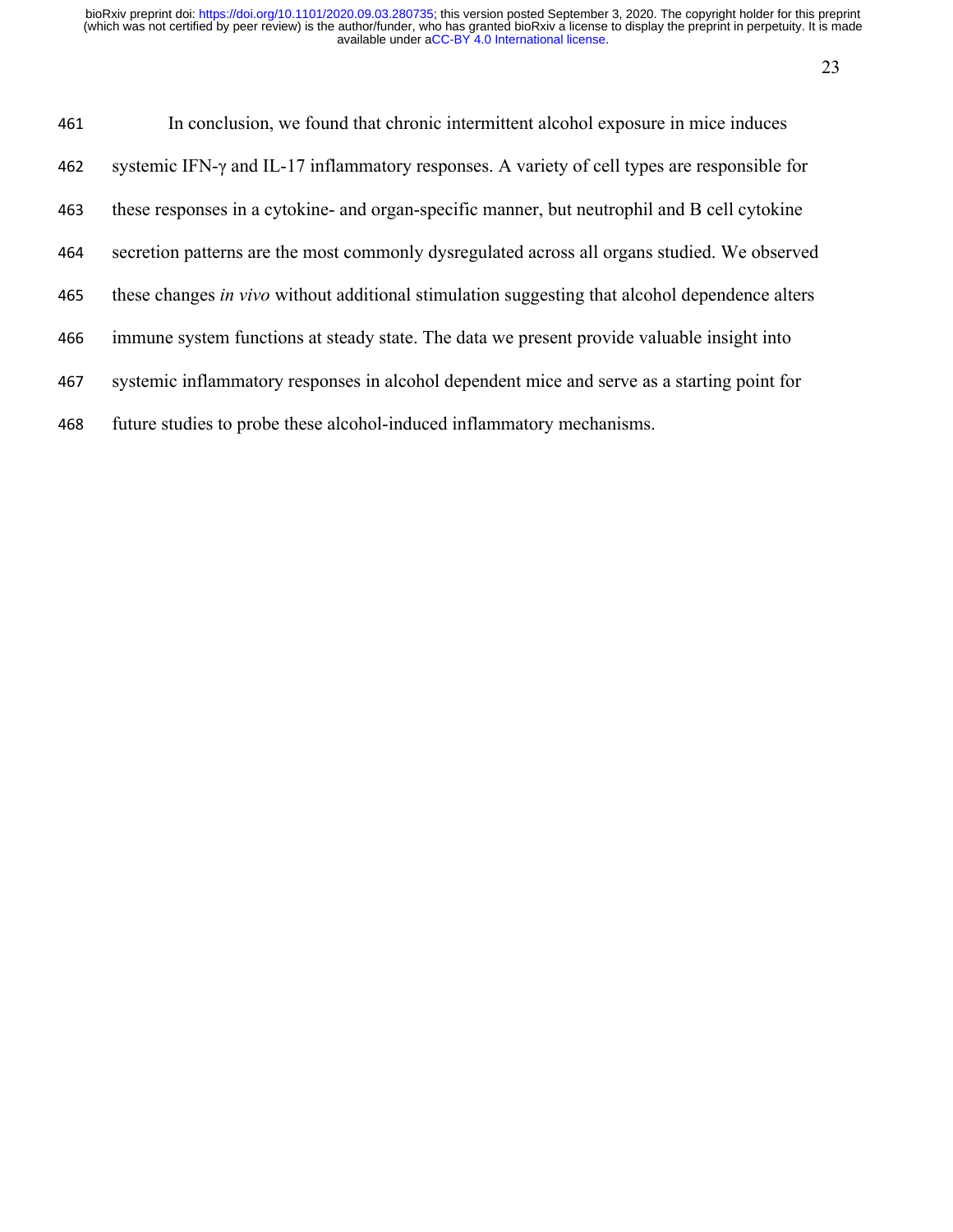#### 

## **Conflict of Interest Statement**

The authors have declared that no conflict of interest exists.

#### **Author Contributions**

- Conceptualization SP
- Formal analysis KF, SP
- Funding acquisition MR, SP
- Investigation KF, SA, RN, RRP, AJR
- Methodology SA, RN, RRP, AJR, MR, SP
- Project administration AJR, MR, SP
- Resources –AJR, MR, SP
- Supervision SP
- Validation RRP, MR, SP
- Visualization KF, SP
- 483 Writing (original draft)  $KF$
- Writing (review and editing) RRP, MR, SP

#### **Acknowledgements**

- Funding: Support for this study was provided by the National Institute on Alcohol Abuse and
- Alcoholism grants AA021491, AA013498, P60 AA006420, AA017447, AA015566, AA027700,
- F32 AA026765, T32 AA007456, as well as the Pearson Center for Alcoholism and Addiction
- Research (all to MR) and TSRI unrestricted funds (SP). The manuscript is TSRI MS# 30018.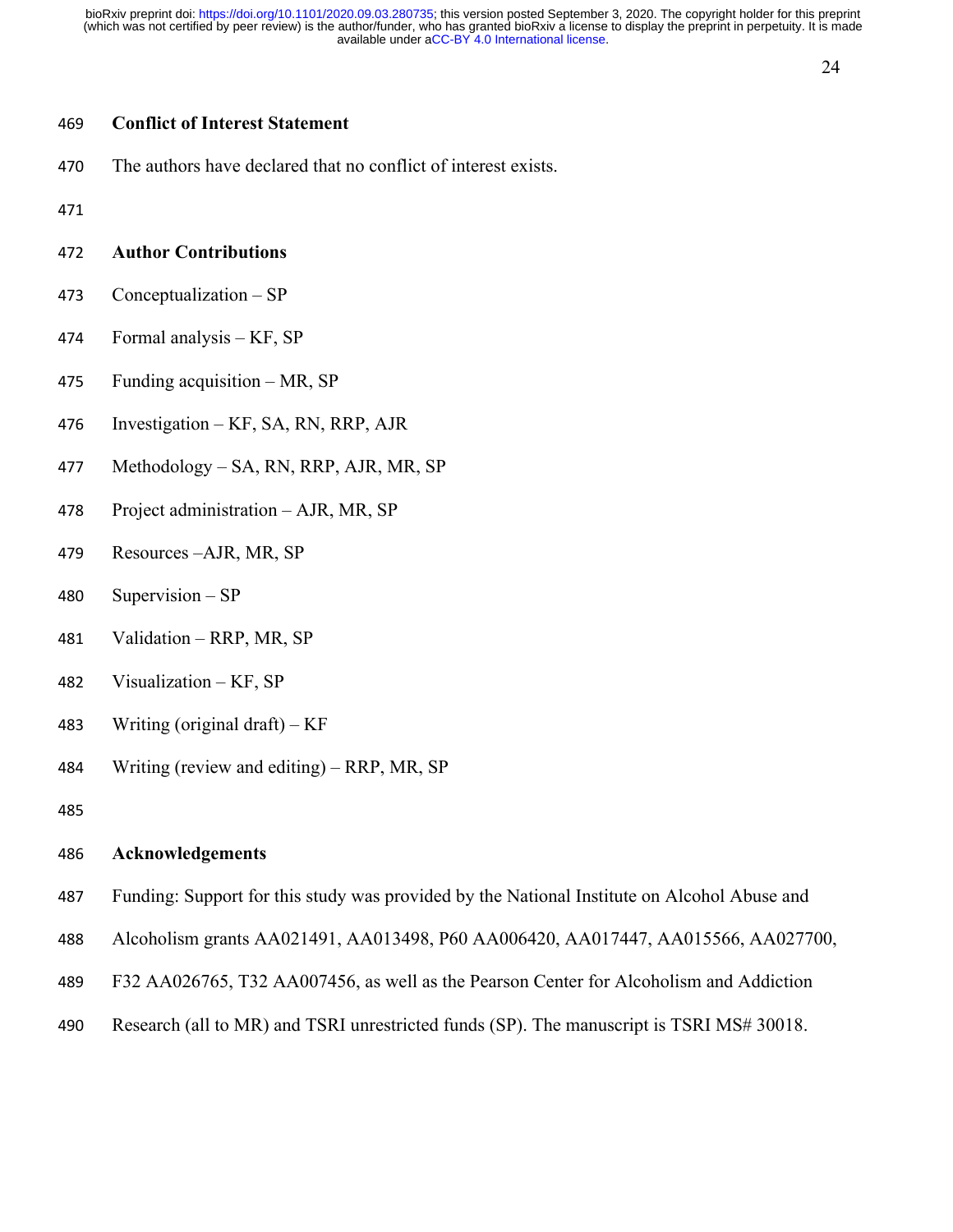#### 491 **References**

492 1. Rocco A, Compare D, Angrisani D, Sanduzzi Zamparelli M, Nardone G. Alcoholic disease: liver and 493 beyond. World J Gastroenterol. 2014;20(40):14652-9. Epub 2014/10/31. doi: 494 10.3748/wjg.v20.i40.14652. PubMed PMID: 25356028; PubMed Central PMCID: PMCPMC4209531. 495 2. Ratna A, Mandrekar P. Alcohol and Cancer: Mechanisms and Therapies. Biomolecules. 496 2017;7(3). Epub 2017/08/15. doi: 10.3390/biom7030061. PubMed PMID: 28805741; PubMed Central 497 PMCID: PMCPMC5618242. 498 3. Chan C, Levitsky J. Infection and Alcoholic Liver Disease. Clin Liver Dis. 2016;20(3):595-606. Epub 499 2016/07/05. doi: 10.1016/j.cld.2016.02.014. PubMed PMID: 27373619. 500 4. Domínguez-Santalla MJ, Vidal C, Viñuela J, Pérez LF, González-Quintela A. Increased Serum IgE in 501 Alcoholics: Relationship With Th1/Th2 Cytokine Production by Stimulated Blood Mononuclear Cells. 502 Alcoholism: Clinical and Experimental Research. 2001;25(8):1198-205. doi: 10.1111/j.1530- 503 0277.2001.tb02336.x. 504 5. Kishore R, Hill JR, McMullen MR, Frenkel J, Nagy LE. ERK1/2 and Egr-1 contribute to increased 505 TNF-α production in rat Kupffer cells after chronic ethanol feeding. American Journal of Physiology-506 Gastrointestinal and Liver Physiology. 2002;282(1):G6-G15. doi: 10.1152/ajpgi.00328.2001. PubMed 507 PMID: 11751152. 508 6. Shi L, Kishore R, McMullen MR, Nagy LE. Chronic ethanol increases lipopolysaccharide-509 stimulated Egr-1 expression in RAW 264.7 macrophages contribution to enhanced tumor necrosis factor 510 α production. Journal of Biological Chemistry. 2002;277(17):14777-85. 511 7. Khoruts A, Stahnke L, McClain CJ, Logan G, Allen JI. Circulating tumor necrosis factor, interleukin-512 1 and interleukin-6 concentrations in chronic alcoholic patients. Hepatology. 1991;13(2):267-76. doi: 513 10.1002/hep.1840130211. 514 8. Fukui H, Kitano H, Tsujii T, Morimura M, Kikuchi E, Matsumoto M, et al. Effect of Alcohol on the 515 Functions of Kupffer Cells and Splenic Macrophages in Rats. Alcohol and Alcoholism. 516 1993;28(Supplement\_1B):53-7. doi: 10.1093/alcalc/28.Supplement\_1B.53. 517 9. Lemmers A, Moreno C, Gustot T, Maréchal R, Degré D, Demetter P, et al. The interleukin-17 518 pathway is involved in human alcoholic liver disease. Hepatology. 2009;49(2):646-57. doi: 519 10.1002/hep.22680. 520 10. Zhang H, Meadows GG. Chronic alcohol consumption in mice increases the proportion of 521 peripheral memory T cells by homeostatic proliferation. Journal of Leukocyte Biology. 2005;78(5):1070- 522 80. doi: 10.1189/jlb.0605317. 523 11. Song K, Coleman RA, Zhu X, Alber C, Ballas ZK, Waldschmidt TJ, et al. Chronic ethanol 524 consumption by mice results in activated splenic T cells. Journal of Leukocyte Biology. 2002;72(6):1109- 525 16. doi: 10.1189/jlb.72.6.1109. 526 12. Ma H-Y, Xu J, Liu X, Zhu Y, Gao B, Karin M, et al. The Role of IL-17 Signaling in Regulation of the 527 Liver–Brain Axis and Intestinal Permeability in Alcoholic Liver Disease. Current Pathobiology Reports. 528 2016;4(1):27-35. doi: 10.1007/s40139-016-0097-3. 529 13. Kolls JK, Lindén A. Interleukin-17 Family Members and Inflammation. Immunity. 2004;21(4):467- 530 76. doi: https://doi.org/10.1016/j.immuni.2004.08.018. 531 14. Park H, Li Z, Yang XO, Chang SH, Nurieva R, Wang Y-H, et al. A distinct lineage of CD4 T cells 532 regulates tissue inflammation by producing interleukin 17. Nature Immunology. 2005;6(11):1133-41. 533 doi: 10.1038/ni1261. 534 15. Taïeb J, Mathurin P, Elbim C, Cluzel P, Arce-Vicioso M, Bernard B, et al. Blood neutrophil 535 functions and cytokine release in severe alcoholic hepatitis: effect of corticosteroids. Journal of 536 Hepatology. 2000;32(4):579-86. doi: https://doi.org/10.1016/S0168-8278(00)80219-6.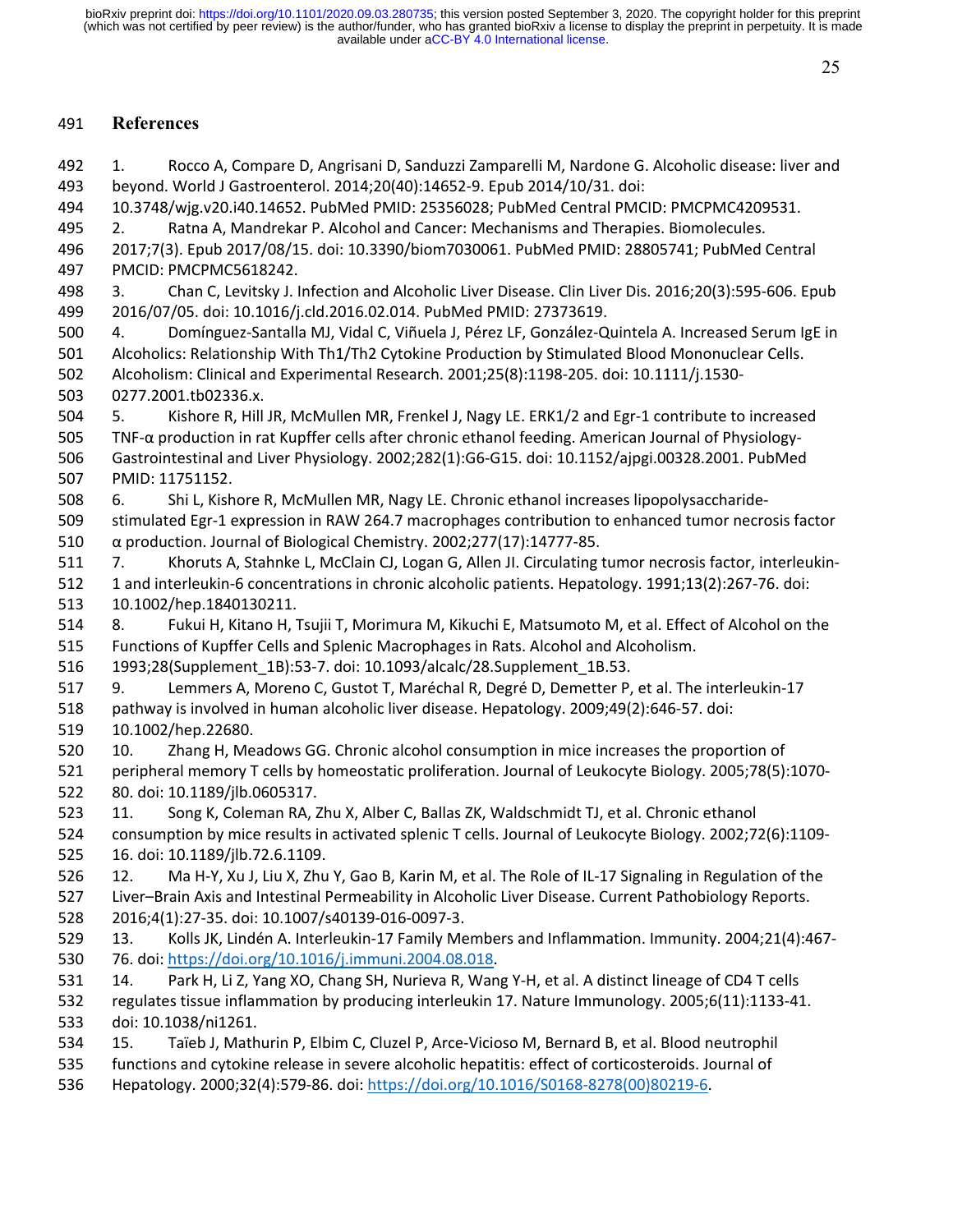537 16. Laso FJ, Vaquero JM, Almeida J, Marcos M, Orfao A. Production of inflammatory cytokines by 538 peripheral blood monocytes in chronic alcoholism: relationship with ethanol intake and liver disease.

540 17. Kono H, Uesugi T, Froh M, Rusyn I, Bradford BU, Thurman RG. ICAM-1 is involved in the

539 Cytometry Part B: Clinical Cytometry. 2007;72(5):408-15.

26

541 mechanism of alcohol-induced liver injury: studies with knockout mice. American Journal of Physiology-542 Gastrointestinal and Liver Physiology. 2001;280(6):G1289-G95. doi: 10.1152/ajpgi.2001.280.6.G1289. 543 PubMed PMID: 11352823. 544 18. Herman MA, Contet C, Roberto M. A Functional Switch in Tonic GABA Currents Alters the Output 545 of Central Amygdala Corticotropin Releasing Factor Receptor-1 Neurons Following Chronic Ethanol 546 Exposure. J Neurosci. 2016;36(42):10729-41. Epub 2016/11/01. doi: 10.1523/jneurosci.1267-16.2016. 547 PubMed PMID: 27798128; PubMed Central PMCID: PMCPMC5083004. 548 19. Becker HC, Lopez MF. Increased ethanol drinking after repeated chronic ethanol exposure and 549 withdrawal experience in C57BL/6 mice. Alcohol Clin Exp Res. 2004;28(12):1829-38. Epub 2004/12/21. 550 doi: 10.1097/01.alc.0000149977.95306.3a. PubMed PMID: 15608599. 551 20. Patel RR, Khom S, Steinman MQ, Varodayan FP, Kiosses WB, Hedges DM, et al. IL-1β expression 552 is increased and regulates GABA transmission following chronic ethanol in mouse central amygdala. 553 Brain, Behavior, and Immunity. 2019;75:208-19. doi: https://doi.org/10.1016/j.bbi.2018.10.009. 554 21. Manetti R, Parronchi P, Giudizi MG, Piccinni MP, Maggi E, Trinchieri G, et al. Natural killer cell 555 stimulatory factor (interleukin 12 [IL-12]) induces T helper type 1 (Th1)-specific immune responses and 556 inhibits the development of IL-4-producing Th cells. Journal of Experimental Medicine. 557 1993;177(4):1199-204. doi: 10.1084/jem.177.4.1199. 558 22. Mellinger JL. Epidemiology of Alcohol Use and Alcoholic Liver Disease. Clin Liver Dis (Hoboken). 559 2019;13(5):136-9. doi: 10.1002/cld.806. PubMed PMID: 31236261. 560 23. GONZÁLEZ-QUINTELA A, VIDAL C, GUDE F, TOMÉ S, LOJO S, LORENZO MJ, et al. Increased serum 561 IgE in alcohol abusers. Clinical & Experimental Allergy. 1995;25(8):756-64. doi: 10.1111/j.1365- 562 2222.1995.tb00014.x. 563 24. Laso FJ, Iglesias-Osma C, Ciudad J, Lopez A, Pastor I, Orfao A. Chronic Alcoholism Is Associated 564 With an Imbalanced Production of Th-1/Th-2 Cytokines by Peripheral Blood T Cells. Alcoholism: Clinical 565 and Experimental Research. 1999;23(8):1306-11. doi: 10.1111/j.1530-0277.1999.tb04351.x. 566 25. Zhang H, Zhang F, Zhu Z, Luong D, Meadows GG. Chronic alcohol consumption enhances iNKT 567 cell maturation and activation. Toxicology and Applied Pharmacology. 2015;282(2):139-50. doi: 568 https://doi.org/10.1016/j.taap.2014.11.013. 569 26. Starkenburg S, Munroe ME, Waltenbaugh C. Early Alteration in Leukocyte Populations and 570 Th1/Th2 Function in Ethanol-Consuming Mice. Alcoholism: Clinical and Experimental Research. 571 2001;25(8):1221-30. doi: 10.1111/j.1530-0277.2001.tb02339.x. 572 27. Kouskoff V, Famiglietti S, Lacaud G, Lang P, Rider JE, Kay BK, et al. Antigens Varying in Affinity for 573 the B Cell Receptor Induce Differential B Lymphocyte Responses. Journal of Experimental Medicine. 574 1998;188(8):1453-64. doi: 10.1084/jem.188.8.1453. 575 28. Yoshimoto T, Okamura H, Tagawa YI, Iwakura Y, Nakanishi K. Interleukin 18 together with 576 interleukin 12 inhibits IgE production by induction of interferon-gamma production from activated B 577 cells. Proc Natl Acad Sci U S A. 1997;94(8):3948-53. Epub 1997/04/15. doi: 10.1073/pnas.94.8.3948. 578 PubMed PMID: 9108085; PubMed Central PMCID: PMCPMC20548. 579 29. Ganapamo F, Dennis VA, Philipp MT. CD19+ cells produce IFN-γ in mice infected with Borrelia 580 burgdorferi. European journal of immunology. 2001;31(12):3460-8. 581 30. Bao Y, Liu X, Han C, Xu S, Xie B, Zhang Q, et al. Identification of IFN-γ-producing innate B cells. 582 Cell research. 2014;24(2):161-76. 583 31. Gjertsson I, Foster S, Tarkowski A. Polarization of cytokine responses in B-and T-lymphocytes 584 during Staphylococcus aureus infection. Microbial pathogenesis. 2003;35(3):119-24.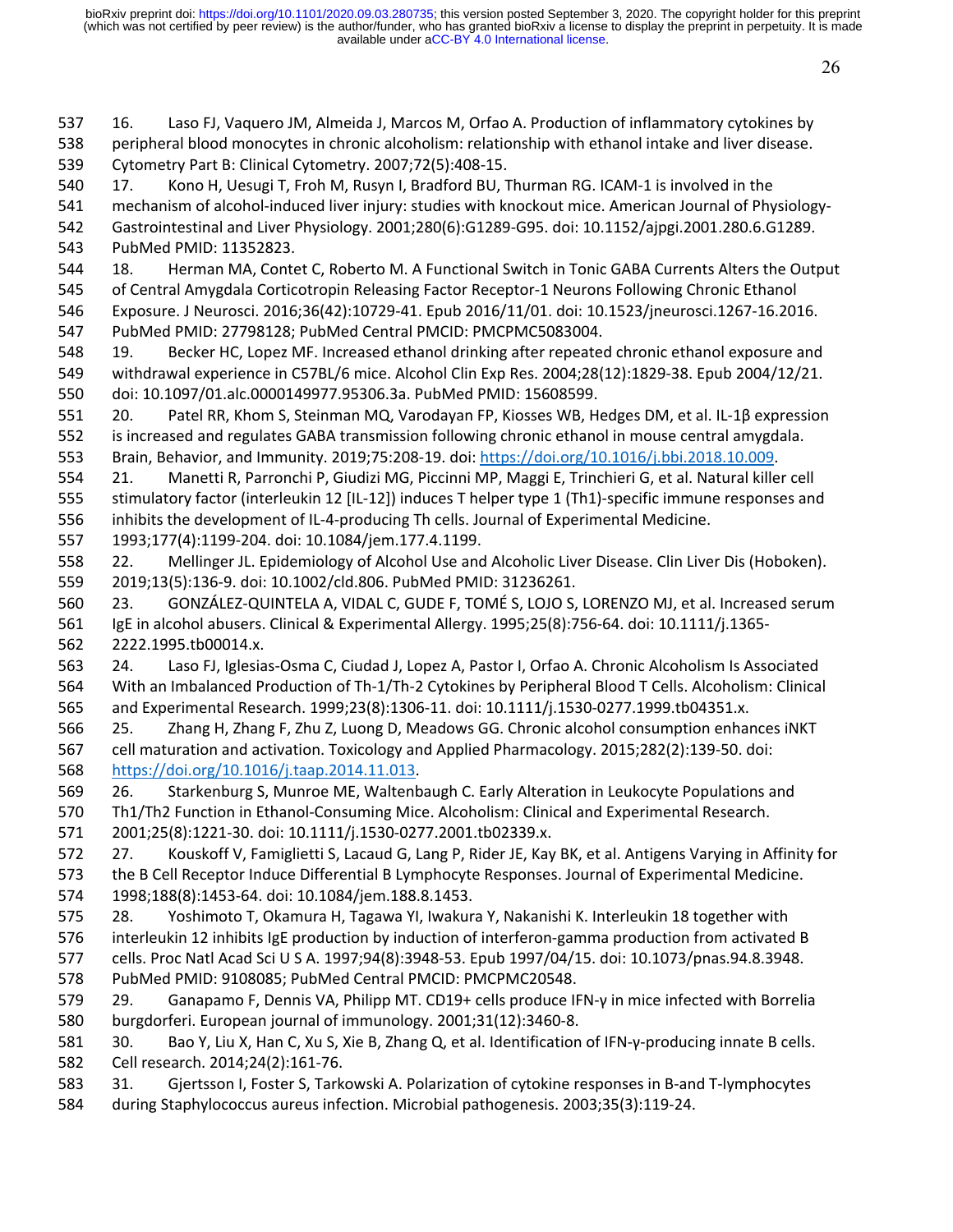585 32. Harris DP, Goodrich S, Gerth AJ, Peng SL, Lund FE. Regulation of IFN-γ production by B effector 1 586 cells: essential roles for T-bet and the IFN-γ receptor. The Journal of Immunology. 2005;174(11):6781-

588 33. Sturge CR, Benson A, Raetz M, Wilhelm CL, Mirpuri J, Vitetta ES, et al. TLR-independent

587 90.

27

589 neutrophil-derived IFN-γ is important for host resistance to intracellular pathogens. Proceedings of the 590 National Academy of Sciences. 2013;110(26):10711-6. doi: 10.1073/pnas.1307868110. 591 34. Yin J, Ferguson TA. Identification of an IFN-γ-producing neutrophil early in the response to 592 Listeria monocytogenes. The Journal of Immunology. 2009;182(11):7069-73. 593 35. Ellis TN, Beaman BL. Murine polymorphonuclear neutrophils produce interferon-gamma in 594 response to pulmonary infection with Nocardia asteroides. J Leukoc Biol. 2002;72(2):373-81. Epub 595 2002/08/01. PubMed PMID: 12149429. 596 36. Robinson B, McLemore TL, Crystal RG. Gamma interferon is spontaneously released by alveolar 597 macrophages and lung T lymphocytes in patients with pulmonary sarcoidosis. The Journal of clinical 598 investigation. 1985;75(5):1488-95. 599 37. Puddu P, Fantuzzi L, Borghi P, Varano B, Rainaldi G, Guillemard E, et al. IL-12 induces IFN-gamma 600 expression and secretion in mouse peritoneal macrophages. The Journal of Immunology. 601 1997;159(7):3490-7. 602 38. Ballester-López C, Conlon TM, Ertüz Z, Greiffo FR, Irmler M, Verleden SE, et al. The Notch ligand 603 DNER regulates macrophage IFNγ release in chronic obstructive pulmonary disease. EBioMedicine. 604 2019;43:562-75. Epub 2019/05/08. doi: 10.1016/j.ebiom.2019.03.054. PubMed PMID: 31060902; 605 PubMed Central PMCID: PMCPMC6562022. 606 39. Fenton MJ, Vermeulen MW, Kim S, Burdick M, Strieter RM, Kornfeld H. Induction of gamma 607 interferon production in human alveolar macrophages by Mycobacterium tuberculosis. Infection and 608 Immunity. 1997;65(12):5149-56. 609 40. Fultz MJ, Barber SA, Dieffenbach CW, Vogel SN. Induction of IFN-γ in macrophages by 610 lipopolysaccharide. International immunology. 1993;5(11):1383-92. 611 41. Xu J, Ma H-Y, Liu X, Rosenthal S, Baglieri J, McCubbin R, et al. Blockade of IL-17 signaling reverses 612 alcohol-induced liver injury and excessive alcohol drinking in mice. JCI insight. 2020;5(3):e131277. doi: 613 10.1172/jci.insight.131277. PubMed PMID: 32051339. 614 42. Blank SE, Pfister LJ, Gallucci RM, Meadows GG. Ethanol-Induced Changes in Peripheral Blood and 615 Splenic Natural Killer Cells. Alcoholism: Clinical and Experimental Research. 1993;17(3):561-5. doi: 616 10.1111/j.1530-0277.1993.tb00800.x. 617 43. Pan H-n, Sun R, Jaruga B, Hong F, Kim W-H, Gao B. Chronic Ethanol Consumption Inhibits Hepatic 618 Natural Killer Cell Activity and Accelerates Murine Cytomegalovirus-Induced Hepatitis. Alcoholism: 619 Clinical and Experimental Research. 2006;30(9):1615-23. doi: 10.1111/j.1530-0277.2006.00194.x. 620 44. Zhang H, Meadows GG. Exogenous IL-15 in Combination With IL-15Rα Rescues Natural Killer 621 Cells From Apoptosis Induced by Chronic Alcohol Consumption. Alcoholism: Clinical and Experimental 622 Research. 2009;33(3):419-27. doi: 10.1111/j.1530-0277.2008.00852.x. 623 45. Viitala K, Israel Y, Blake JE, Niemela O. Serum IgA, IgG, and IgM antibodies directed against 624 acetaldehyde-derived epitopes: Relationship to liver disease severity and alcohol consumption. 625 Hepatology. 1997;25(6):1418-24. doi: 10.1002/hep.510250619. 626 46. Crews FT, Bechara R, Brown LA, Guidot DM, Mandrekar P, Oak S, et al. Cytokines and Alcohol. 627 Alcoholism: Clinical and Experimental Research. 2006;30(4):720-30. doi: 10.1111/j.1530- 628 0277.2006.00084.x. 629 47. COOK RT, WALDSCHMIDT TJ, COOK BL, LABRECQUE DR, MCLATCHIE K. Loss of the CD5+ and 630 CD45RAhi B cell subsets in alcoholics. Clinical & Experimental Immunology. 1996;103(2):304-10. doi: 631 10.1046/j.1365-2249.1996.d01-621.x.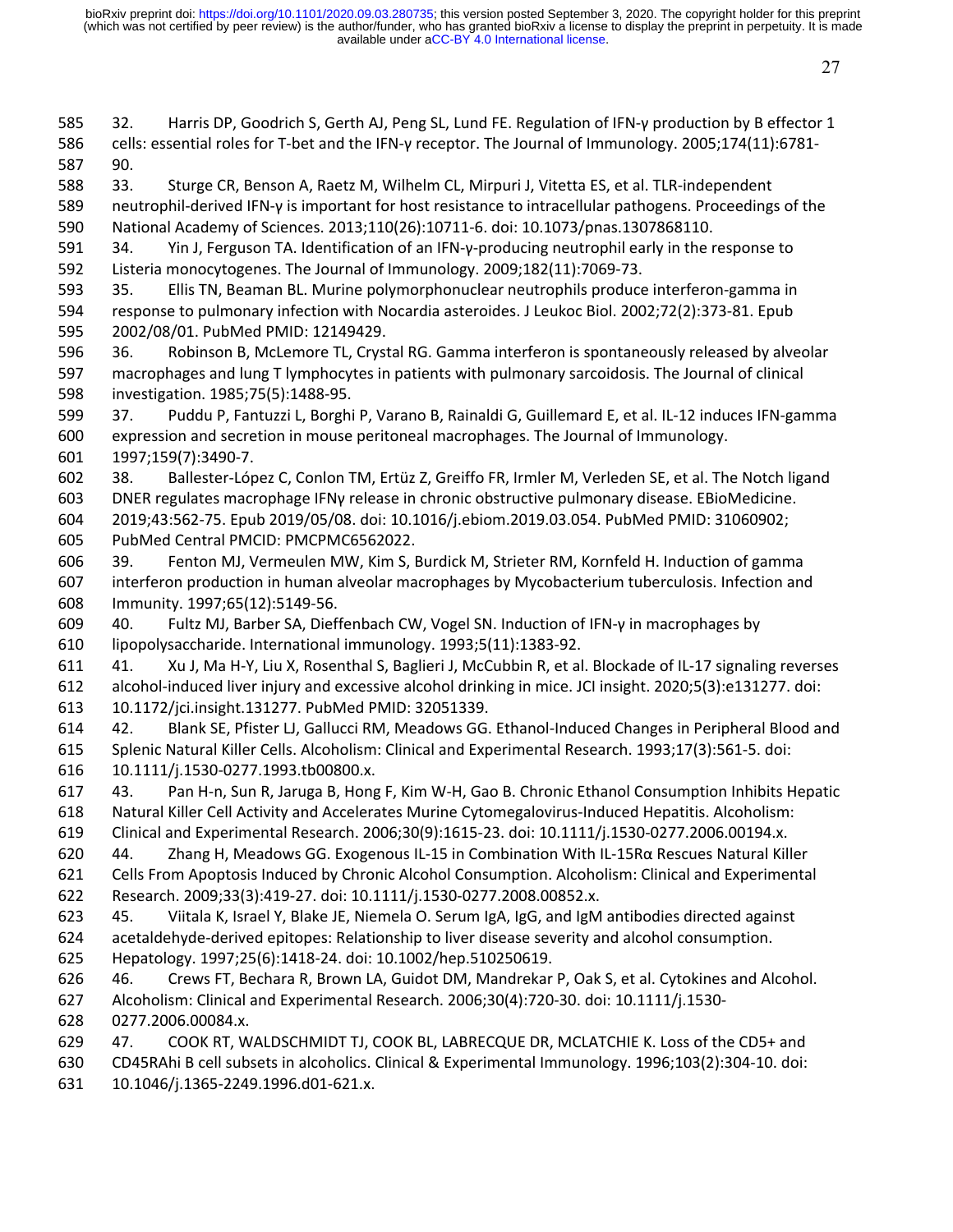28

632 48. Passos ST, Silver JS, O'Hara AC, Sehy D, Stumhofer JS, Hunter CA. IL-6 Promotes NK Cell 633 Production of IL-17 during Toxoplasmosis. The Journal of Immunology. 2010;184(4):1776-83. doi:

634 10.4049/jimmunol.0901843.

635 49. Schlegel PM, Steiert I, Kötter I, Müller CA. B cells contribute to heterogeneity of IL-17 producing 636 cells in rheumatoid arthritis and healthy controls. PloS one. 2013;8(12):e82580-e. doi:

637 10.1371/journal.pone.0082580. PubMed PMID: 24340045.

638 50. Bermejo DA, Jackson SW, Gorosito-Serran M, Acosta-Rodriguez EV, Amezcua-Vesely MC, Sather

639 BD, et al. Trypanosoma cruzi trans-sialidase initiates a program independent of the transcription factors 640 RORγt and Ahr that leads to IL-17 production by activated B cells. Nature Immunology. 2013;14(5):514-

641 22. doi: 10.1038/ni.2569.

642 51. Loxton AG, Black GF, Stanley K, Walzl G. Heparin-Binding Hemagglutinin Induces IFN-

- 643 γ<sup>+</sup> IL-2<sup>+</sup> IL-17<sup>+</sup> Multifunctional CD4<sup>+</sup> T Cells during 644 Latent but Not Active Tuberculosis Disease. Clinical and Vaccine Immunology. 2012;19(5):746-51. doi: 645 10.1128/cvi.00047-12.
- 646 52. Kaufmann U, Diedrichs-Möhring M, Wildner G. Dynamics of intraocular IFN-γ, IL-17 and IL-10- 647 producing cell populations during relapsing and monophasic rat experimental autoimmune uveitis. PloS 648 one. 2012;7(11).

649 53. Boniface K, Blumenschein WM, Brovont-Porth K, McGeachy MJ, Basham B, Desai B, et al. Human

650 Th17 Cells Comprise Heterogeneous Subsets Including IFN-γ–Producing Cells with Distinct Properties

651 from the Th1 Lineage. The Journal of Immunology. 2010;185(1):679-87. doi:

652 10.4049/jimmunol.1000366.

653 54. Fenoglio D, Poggi A, Catellani S, Battaglia F, Ferrera A, Setti M, et al. Vδ1 T lymphocytes

654 producing IFN-γ and IL-17 are expanded in HIV-1–infected patients and respond to Candida albicans. 655 Blood. 2009;113(26):6611-8. doi: 10.1182/blood-2009-01-198028.

656 55. Kebir H, Ifergan I, Alvarez JI, Bernard M, Poirier J, Arbour N, et al. Preferential recruitment of 657 interferon-γ–expressing TH17 cells in multiple sclerosis. Annals of Neurology. 2009;66(3):390-402. doi: 658 10.1002/ana.21748.

659 56. Brandon-Warner E, Schrum LW, Schmidt CM, McKillop IH. Rodent models of alcoholic liver

660 disease: Of mice and men. Alcohol. 2012;46(8):715-25. doi:

661 https://doi.org/10.1016/j.alcohol.2012.08.004.

662 57. Becher B, Schlitzer A, Chen J, Mair F, Sumatoh HR, Teng KWW, et al. High-dimensional analysis

663 of the murine myeloid cell system. Nature Immunology. 2014;15(12):1181-9. doi: 10.1038/ni.3006.

664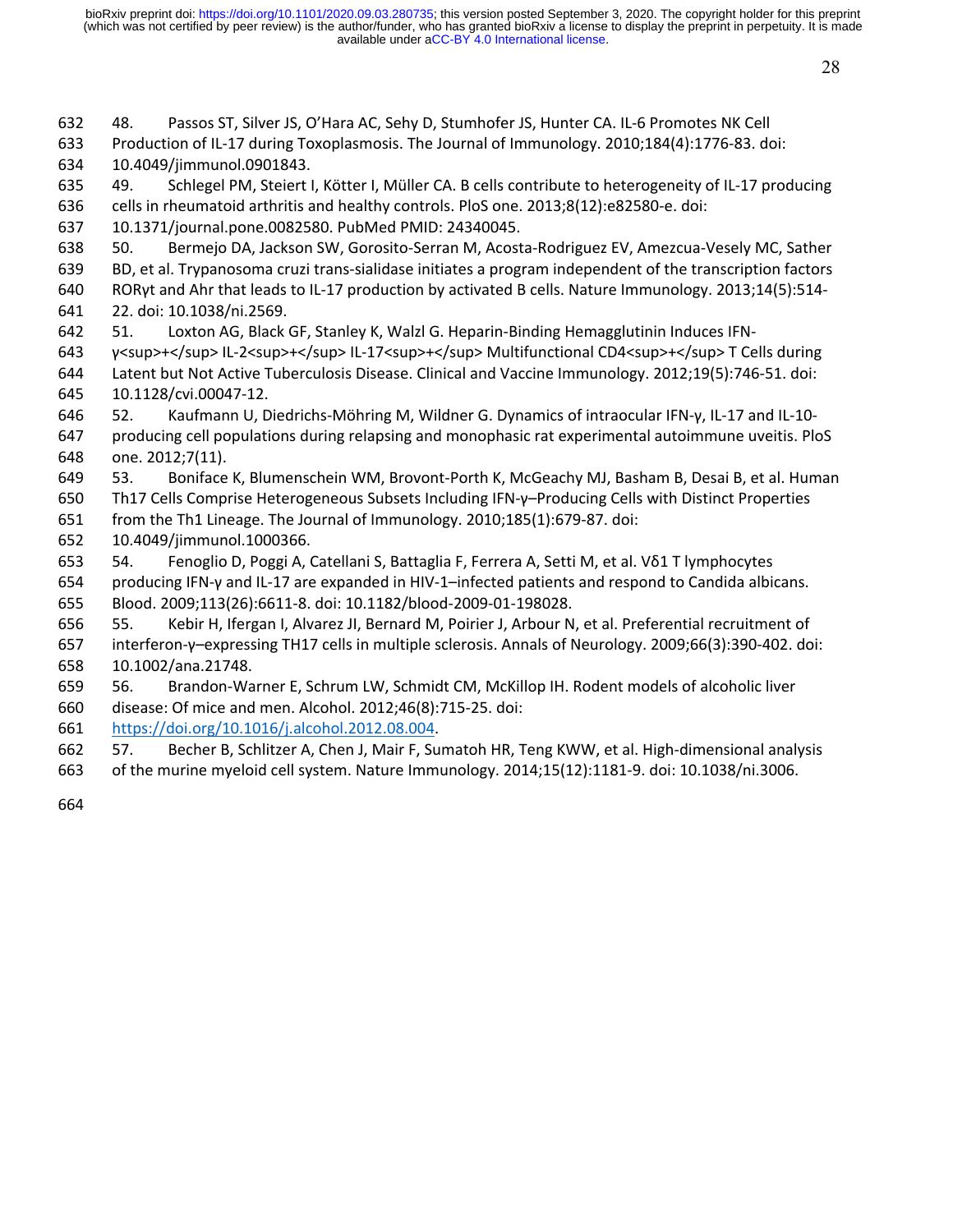29

665 **Supporting Table 1:** Antibodies used for the multiparametric flow cytometry experiment.

- 666 **Supporting Table 2:** Gating strategy to identify individual cell types isolated from blood, spleen 667 and liver of dependent and non-dependent mice.
- 668 **Supporting Figure 1: Alcohol dependent mice exhibit minor tissue specific changes in their**
- 669 T cell subset ratios. (A-C) CD4<sup>+</sup> and CD8<sup>+</sup> T cell expression as a percentage of CD3<sup>+</sup> cells
- 670 isolated from (A) blood, (B) spleen and (C) liver of alcohol dependent (red, solid fill) and non-
- 671 dependent (black outline, white fill) mice. (D-F) Th1 (CD4<sup>+</sup> IFN- $\gamma$ <sup>+</sup>), Th2 (CD4<sup>+</sup> IL-4<sup>+</sup>), Th17
- 672 (CD4<sup>+</sup> IL-17<sup>+</sup>), and Treg (CD4<sup>+</sup> FoxP3<sup>+</sup>) expression as a percentage of CD4<sup>+</sup> T helper cells
- 673 isolated from (D) blood, (E) spleen and (F) liver of dependent and non-dependent mice.  $\ast$ ,
- 674 p  $<0.05$ ; \*\*p  $<0.01$  analyzed by Mann-Whitney U test; n=5-8.

## 675 **Supporting Figure 2: IL-10 receptor expression is increased in alcohol dependent mice**

676 **compared to controls.** (A) Expression of IL-10 receptor (IL-10R) blood, spleen and liver

- 677 CD45<sup>+</sup> cells isolated from alcohol dependent (red, solid fill) and non-dependent (black outline,
- 678 white fill) mice. (B-D) Immune cells as percentages of all IL-10R<sup>+</sup> CD45<sup>+</sup> cells in (B) blood, (C)
- 679 spleen and (D) liver isolated from dependent and non-dependent mice. (E-K) Expression of IL-
- 680 10R by (E) B cells, (F) NK cells, (G) T cells, (H) NKT cells, (I) macrophages, (J) neutrophils

681 and (K) dendritic cells in dependent and non-dependent mice.  $\ast$ , p<0.05;  $\ast$  $\ast$ p<0.01 analyzed by

682 Mann-Whitney U test; n=5-8.

## 683 **Supporting Figure 3: PD-1 expression is minimally altered in lymphocytes of alcohol**

## 684 **dependent mice compared to controls.** (A-D) Expression of PD-1 by (E) B cells, (F) NK cells,

685 (G) T cells, and (H) NKT cells in alcohol dependent (red, solid fill) and non-dependent (black

686 outline, white fill) mice. \*,  $p<0.05$ ; \*\* $p<0.01$  analyzed by Mann-Whitney U test; n=5-8.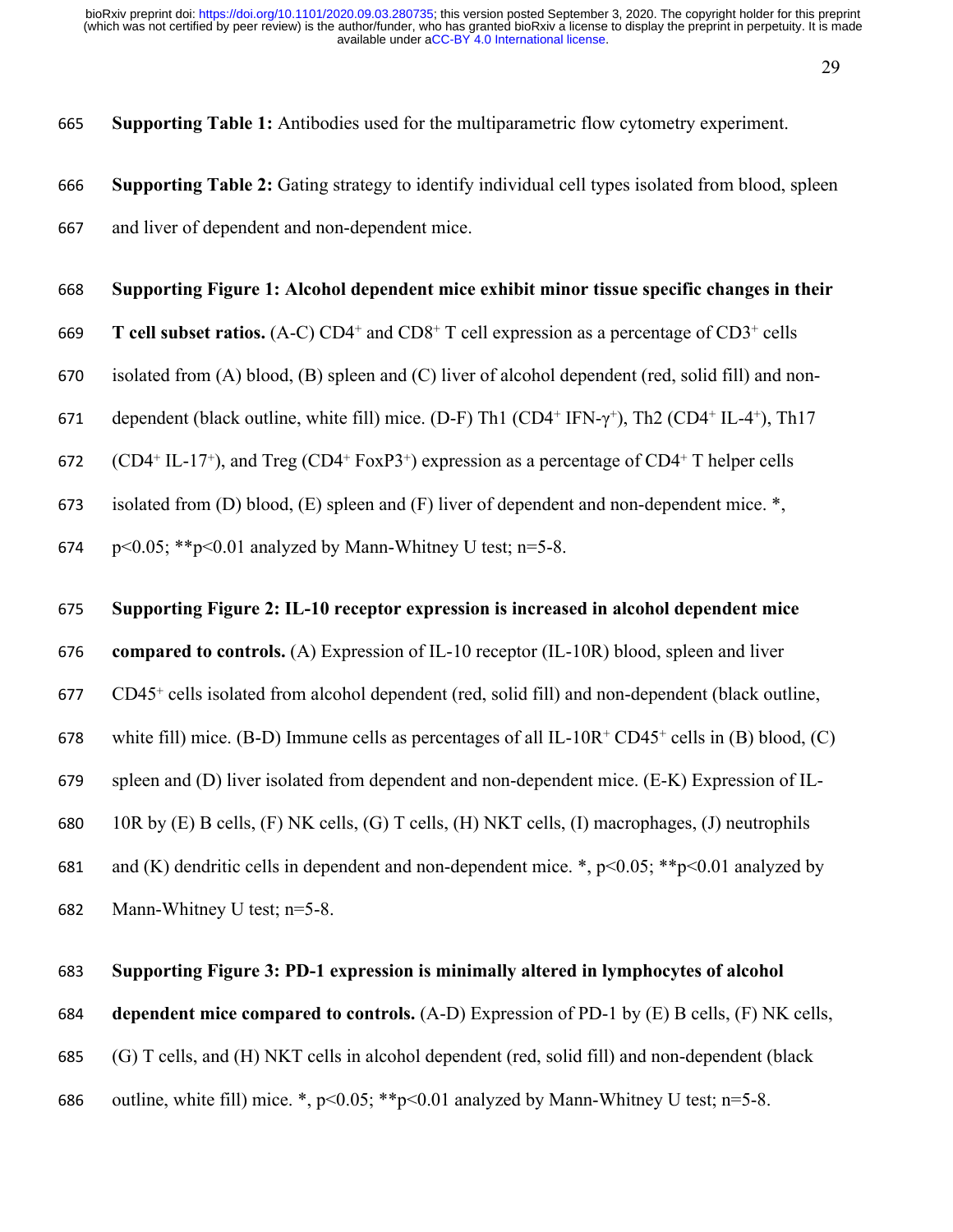

Figure 1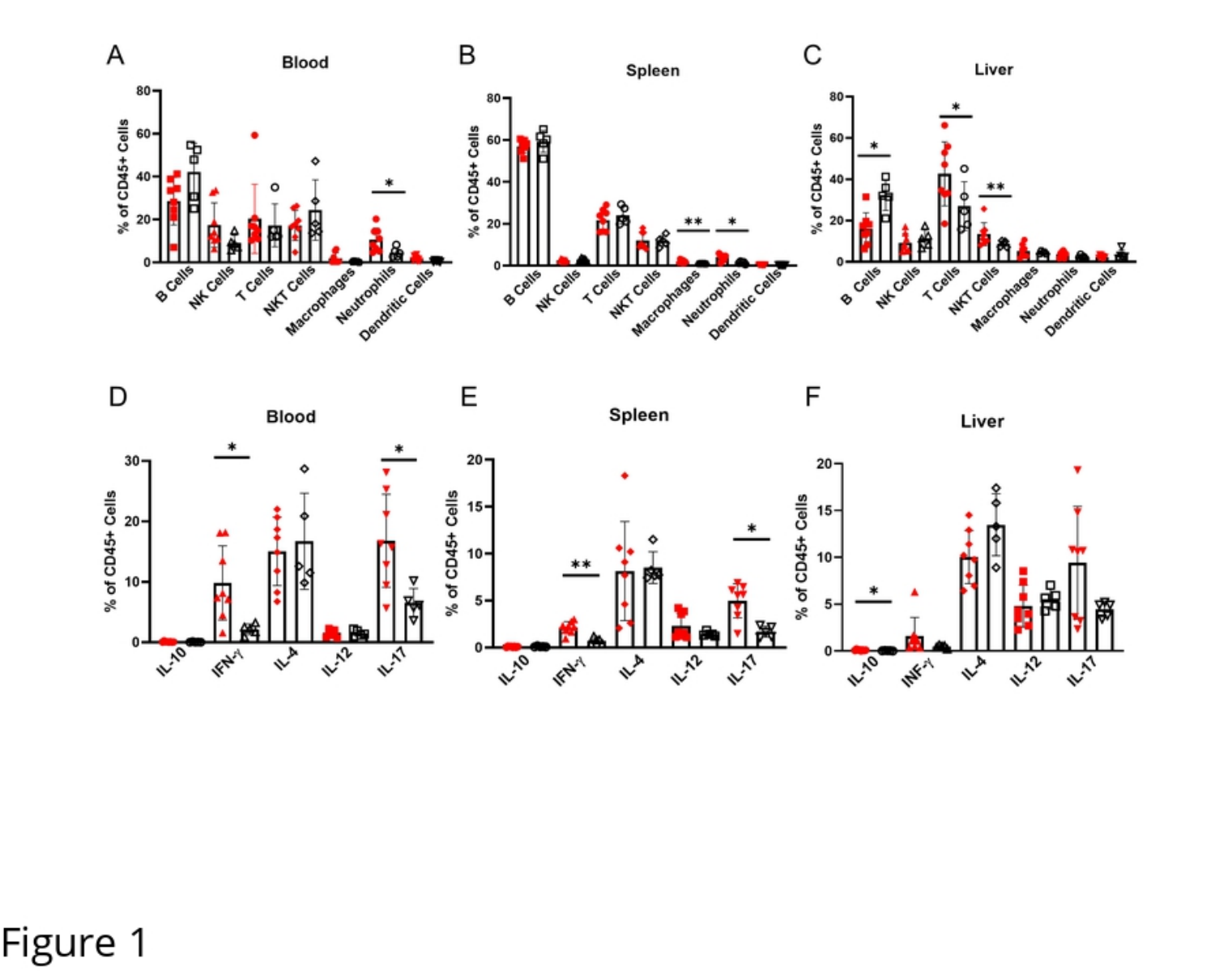



**Macrophages** 100

۰

႙

Spieer

**Vyet** 





Neutrophils



## Figure 2

 $H$ 

IFN<sub>7</sub>+ (% of Macrophages)

80

60

40

20

 $\mathbf 0$ 

shoot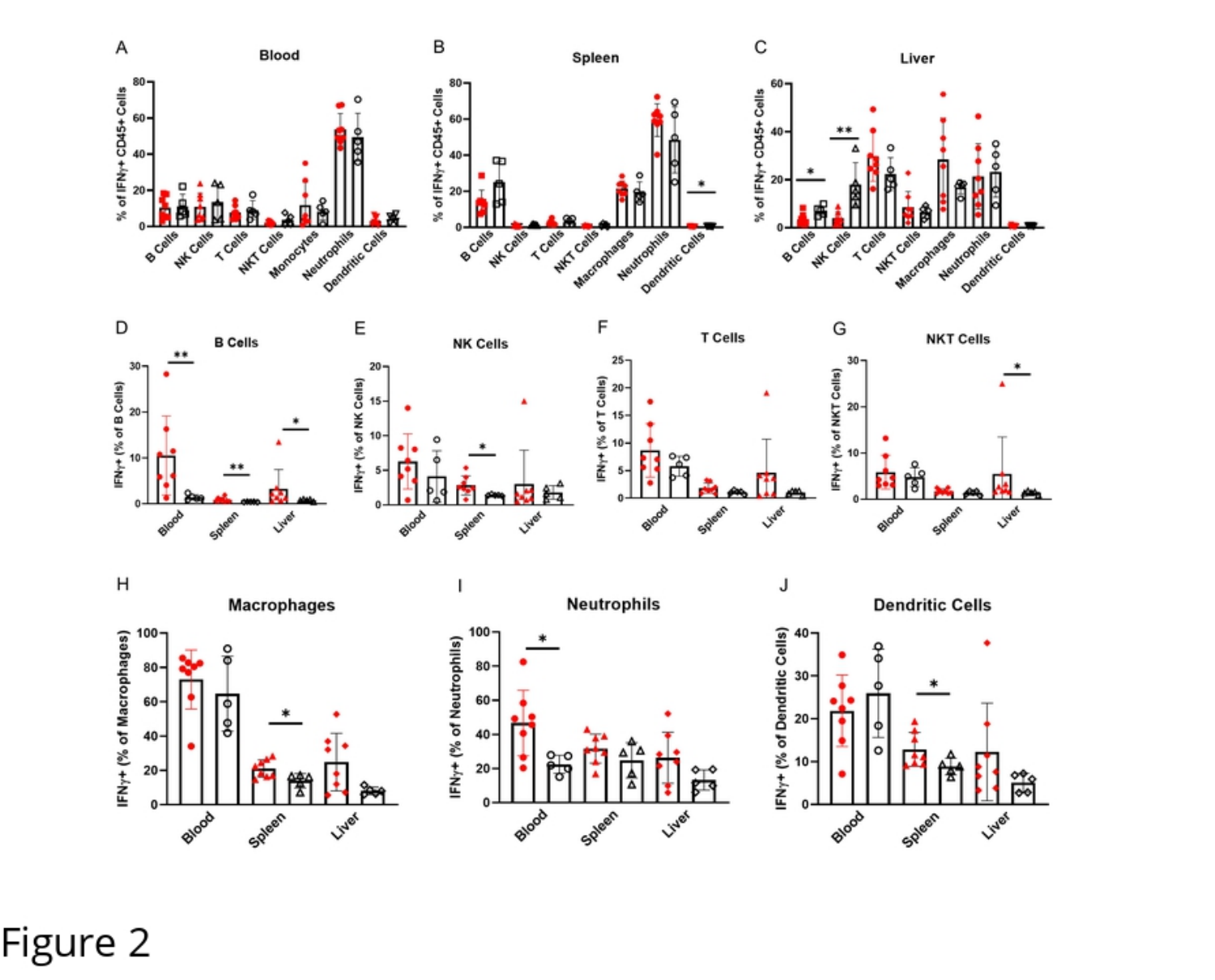

Figure 3